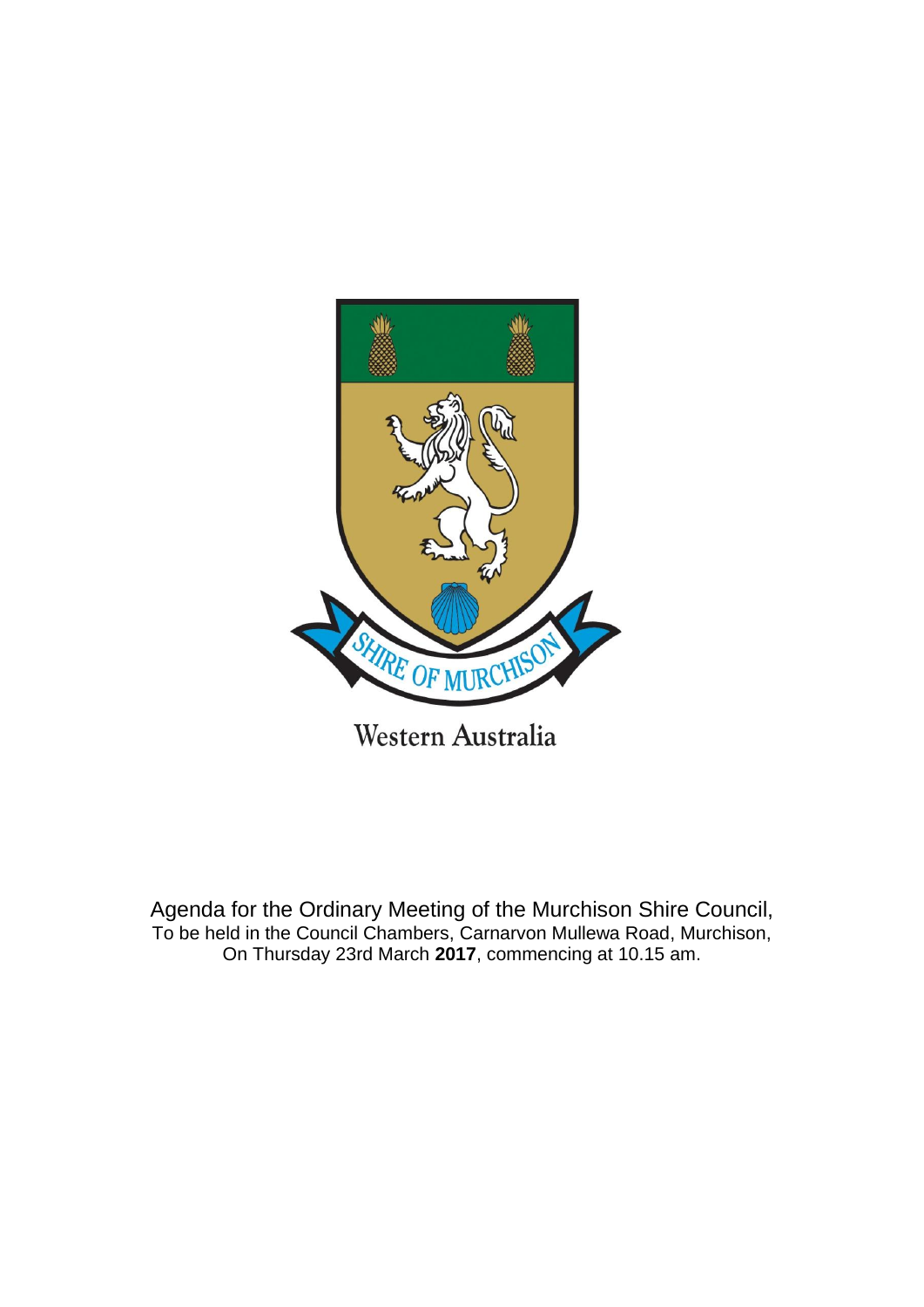| 1.              | DECLARATION OF OPENING/ANNOUNCEMENT OF VISITORS 3                                    |  |
|-----------------|--------------------------------------------------------------------------------------|--|
| 2.              | RECORD OF ATTENDANCE/APOLOGIES/LEAVE OF ABSENCE 3                                    |  |
| 3.              | RESPONSE TO PREVIOUS PUBLIC QUESTIONS TAKEN ON NOTICE 3                              |  |
| 4.              |                                                                                      |  |
|                 | 41                                                                                   |  |
| 5.              |                                                                                      |  |
| 6.              |                                                                                      |  |
| 7.              | NOTICE OF ITEMS TO BE DISCUSSED BEHIND CLOSED DOORS3                                 |  |
| 8.              |                                                                                      |  |
|                 | 8.1                                                                                  |  |
| 9.              | ANNOUNCEMENTS BY PRESIDING PERSON WITHOUT DISCUSSION4                                |  |
| 10.             | PETITIONS/DEPUTATIONS/PRESENTATIONS/SUBMISSIONS 4                                    |  |
| 11.             |                                                                                      |  |
| 12.             |                                                                                      |  |
| 13.             |                                                                                      |  |
|                 | 13.1                                                                                 |  |
|                 | 13.2                                                                                 |  |
| 14.             |                                                                                      |  |
|                 | 14.1                                                                                 |  |
|                 | 14.2                                                                                 |  |
| 15.             |                                                                                      |  |
|                 |                                                                                      |  |
| 16.             | 16.1                                                                                 |  |
|                 | 16.2                                                                                 |  |
|                 | 16.3                                                                                 |  |
| 17 <sub>1</sub> |                                                                                      |  |
|                 | Full Review of the Strategic Community Plan 2016/17 - 2026/27 - March 201714<br>17.1 |  |
| 18.             |                                                                                      |  |
|                 | 18.1                                                                                 |  |
| 19.             |                                                                                      |  |
| 20.             |                                                                                      |  |
| 21.             |                                                                                      |  |
| 22.             |                                                                                      |  |
|                 | Request for Tender 7.2016/17 Construct and Seal Carnarvon Mullewa Road20<br>22.1     |  |
|                 | 22.2                                                                                 |  |
| 23.             |                                                                                      |  |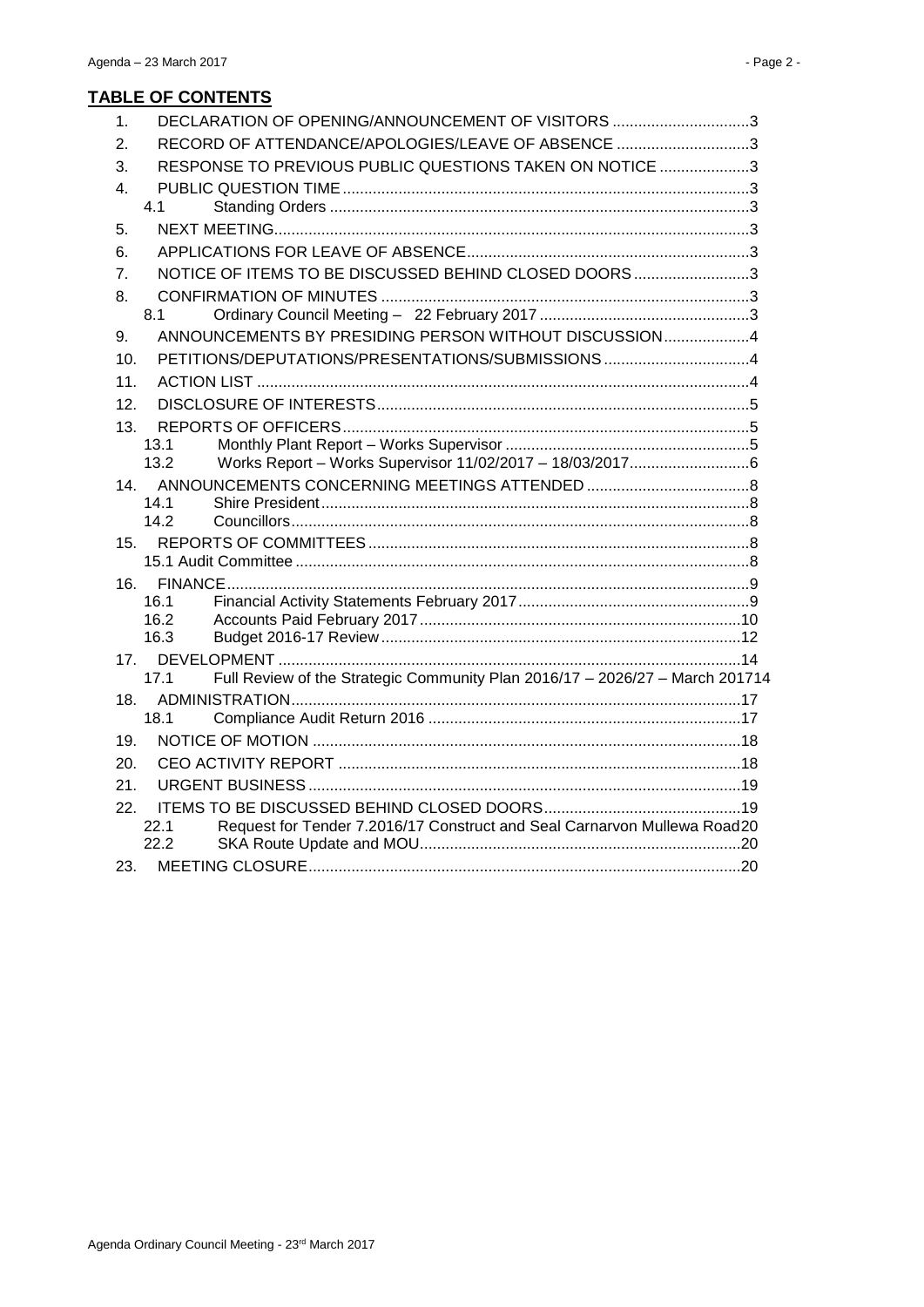# <span id="page-2-0"></span>**1. DECLARATION OF OPENING/ANNOUNCEMENT OF VISITORS**

- 1. Representatives from Main Roads will update Council on the status of their plans to upgrade the proposed SKA route and will commence planning regarding a MOU for its upgrade/maintenance.
- 2. Mr Travis Bate will present the Draft Strategic Community Plan to the meeting by teleconference at Item 10.

# <span id="page-2-1"></span>**2. RECORD OF ATTENDANCE/APOLOGIES/LEAVE OF ABSENCE**

## <span id="page-2-2"></span>**3. RESPONSE TO PREVIOUS PUBLIC QUESTIONS TAKEN ON NOTICE** Nil.

# <span id="page-2-3"></span>**4. PUBLIC QUESTION TIME**

## <span id="page-2-4"></span>**4.1 Standing Orders**

*Council Decision:*

**Moved: Councillor Seconded: Councillor**

**That the following Local Law-Standing Orders 2001 be stood down:**

8.2 Limitation on the number of speeches

8.3 Duration of speeches

**Carried For: Against:**

## <span id="page-2-5"></span>**5. NEXT MEETING**

Thursday 27<sup>th</sup> April 2017

# <span id="page-2-6"></span>**6. APPLICATIONS FOR LEAVE OF ABSENCE**

## <span id="page-2-7"></span>**7. NOTICE OF ITEMS TO BE DISCUSSED BEHIND CLOSED DOORS**

Two items:

- 1. Assessment of Tender 7.2016-17 Construct and Seal 9km Carnarvon Mullewa Road (south of Ballinyoo Bridge) pursuant to LGA 5.23 (2) (c) and (e) (ii) and (iii)
- 2. Main Roads Update of status of SKA route and commence discussions on Memorandum of Understanding between Main Roads and Shire regarding proposed construction and maintenance on the proposed SKA route pursuant to LGA 5.23 (2) (c).

## <span id="page-2-8"></span>**8. CONFIRMATION OF MINUTES**

## <span id="page-2-9"></span>**8.1 Ordinary Council Meeting – 22 February 2017**

## **Background:**

Minutes of the Ordinary Meeting of Council have previously been circulated to all Councillors.

## **Recommendation:**

That the minutes of the Ordinary Council meeting held on  $22<sup>nd</sup>$  February 2017 be confirmed as an accurate record of proceedings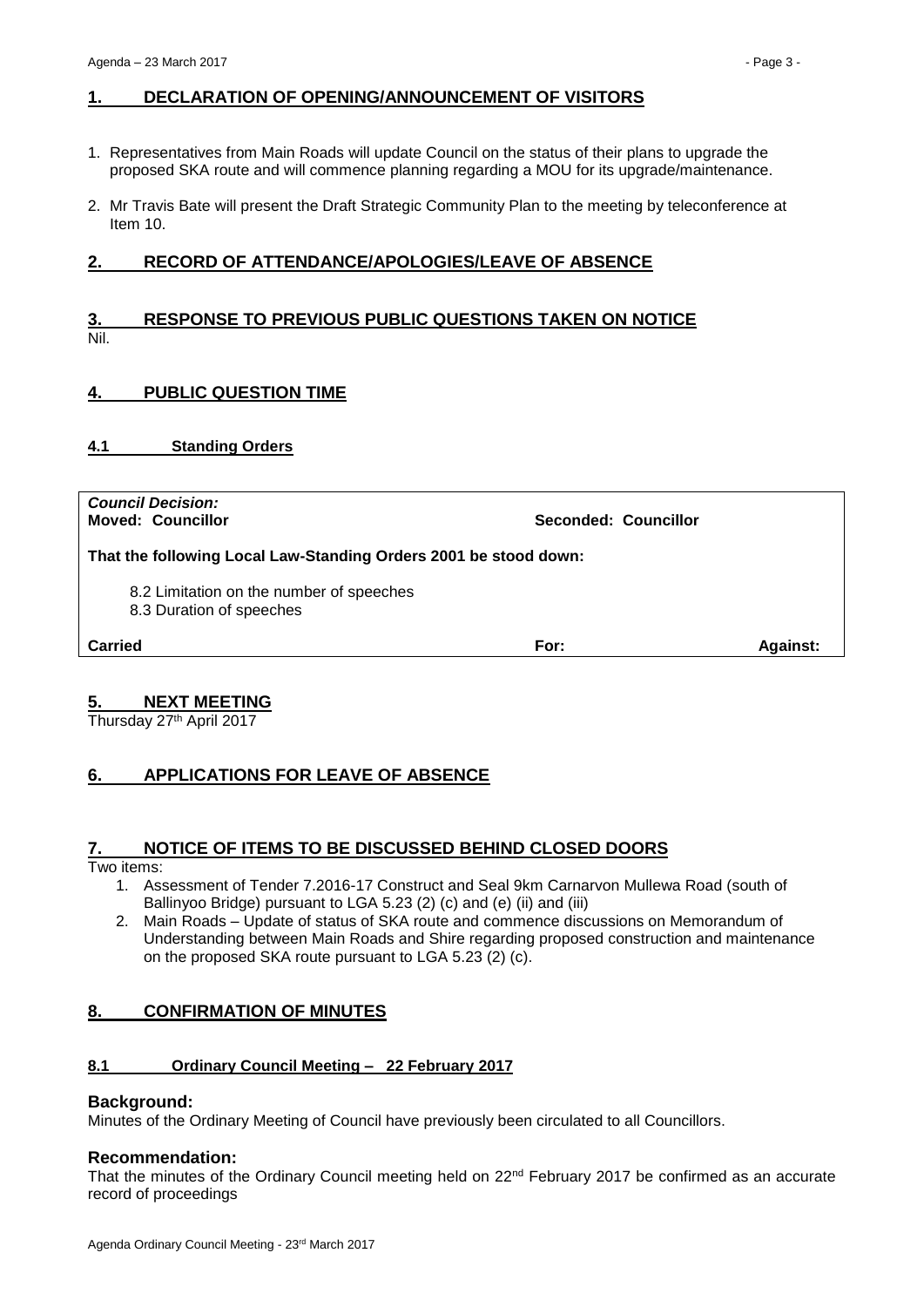#### **Voting Requirements:**

Simple majority

# *Council Decision:*

That the Minutes of the Ordinary Council meeting of 22<sup>nd</sup> February 2017 be confirmed as an accurate record of proceedings.

## **Carried/Lost: For: Against:**

# <span id="page-3-0"></span>**9. ANNOUNCEMENTS BY PRESIDING PERSON WITHOUT DISCUSSION**

# <span id="page-3-1"></span>**10. PETITIONS/DEPUTATIONS/PRESENTATIONS/SUBMISSIONS**

## <span id="page-3-2"></span>**11. ACTION LIST**

| <b>No</b>      | Item                                       | <b>Action</b>                                                                                                                                                                                                                                                                                                                                                                                                                                                                                                                                                                                                                                                                                                                                                                                                                                                                                                                                                                                                                    | <b>Status</b>                                                                                                                                                                                                                                                                                                                                                                                                                                                                                                                                              |
|----------------|--------------------------------------------|----------------------------------------------------------------------------------------------------------------------------------------------------------------------------------------------------------------------------------------------------------------------------------------------------------------------------------------------------------------------------------------------------------------------------------------------------------------------------------------------------------------------------------------------------------------------------------------------------------------------------------------------------------------------------------------------------------------------------------------------------------------------------------------------------------------------------------------------------------------------------------------------------------------------------------------------------------------------------------------------------------------------------------|------------------------------------------------------------------------------------------------------------------------------------------------------------------------------------------------------------------------------------------------------------------------------------------------------------------------------------------------------------------------------------------------------------------------------------------------------------------------------------------------------------------------------------------------------------|
| 1              | <b>Community Project</b><br>Officer        | Still sitting on the table.<br>Meeting held 11 <sup>th</sup> March 2016 and<br>recommendations presented to Council at the<br>April OCM - the item was left to lay on the table<br>while Council explored other options.                                                                                                                                                                                                                                                                                                                                                                                                                                                                                                                                                                                                                                                                                                                                                                                                         | <b>The Strategic Community</b><br>Plan is currently undergoing<br>a full review. The review will<br>reveal whether or not this is<br>still high on the<br>community's list of priorities                                                                                                                                                                                                                                                                                                                                                                   |
| $\overline{2}$ | Cemetery and<br>Remembrance Walk<br>(walk) | Completion of the cemetery and names for the<br>remembrance walk. Community to be contacted to<br>suggest names for inclusion.<br>Community Advisory Group to advise Council on<br>these projects.<br>Invitation sent to CAG to meet on Friday 3 June. A<br>surveyor will be at the Murchison Settlement<br>shortly to survey the tip, so will plan to have the<br>Cemetery done as well.<br>Action: The work to be completed by surveyor to<br>include Cemetery as well. Meeting held 3 June<br>2016.                                                                                                                                                                                                                                                                                                                                                                                                                                                                                                                           | <b>HTD</b> surveyed the<br>cemetery and some new<br>sites on the 23rd Feb. our<br>construction crew will bring<br>in rocks to set up as<br>markers when they re-<br>locate from their current<br>works near Pia. Gravel<br>paths will be constructed as<br>time permits.                                                                                                                                                                                                                                                                                   |
| $\overline{4}$ | Review of Road<br>Network                  | Council to conduct a whole of shire road review.<br>Establish roads to be closed/position of roads etc.<br>and work with Landgate and surrounding shires.<br>Full road pick-up has been undertaken by<br>Greenfields and has been finalised - this was<br>mainly to establish correct infrastructure values<br>but will form a good basis from which to start. As<br>an adjunct to this, the CEO was hoping to do a<br>review of the Internal Hierarchy for this meeting,<br>but it has turned out to be more complicated than<br>first thought. The status (ie a road defined by<br>description; a dedicated road; a gazetted road; a<br>closed road) of roads no longer maintained needs<br>to be identified before the Shire can progress with<br>this. Undesignated unsurveyed roads were<br>bought up as a discussion point at the May zone<br>meeting. Paul Rosair did a presentation to the<br>March OCM, which was discussed at the April<br>OCM.<br>No further action has been taken on this since the<br>last meeting. | Reviewed Road Hierarchy<br>October 2016 as a starting<br>point.<br>We need to follow the<br>following process to close<br>roads:<br>1. Advertise the proposed<br>local<br>closure/s<br>in<br>newspaper;<br>2. Allow<br>35<br>for<br>days<br>submissions;<br>3. Resolve at a meeting<br>following the advertising<br>period to close the roads,<br>after<br>considering<br>objections, if any;<br>4. Submit a formal request<br>to the Minister for Lands;<br>5. If the Minister approves<br>the request, the road<br>unallocated<br>becomes<br>Crown Land. |

**Moved: Councillor Seconded: Councillor**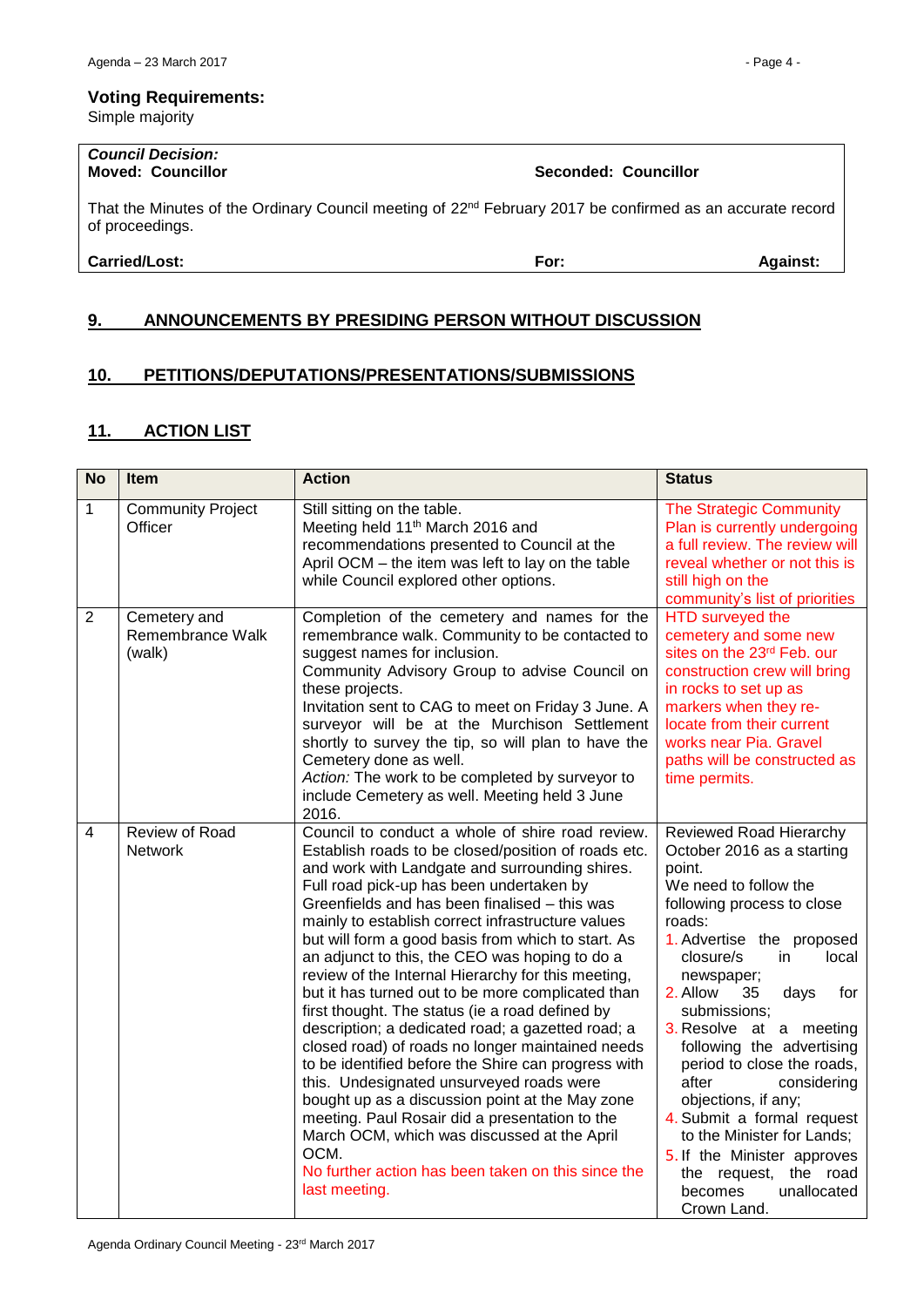## **Recommendation:**

That the Action List be accepted.

## **Voting Requirements:**

Simple majority

#### *Council Decision:* **Moved: Councillor Seconded: Councillor**

That the Action List be accepted.

**Carried/Lost For: Against:**

## <span id="page-4-0"></span>**12. DISCLOSURE OF INTERESTS**

# <span id="page-4-1"></span>**13. REPORTS OF OFFICERS**

## <span id="page-4-2"></span>**13.1 Monthly Plant Report – Works Supervisor**

| <b>February 2017</b>          |      |                | <b>Hours</b> |              |            |              | <b>YTD</b> |                        |             |
|-------------------------------|------|----------------|--------------|--------------|------------|--------------|------------|------------------------|-------------|
| *<br><b>No Meter</b>          |      |                |              | <b>Start</b> | <b>End</b> | <b>Total</b> |            | <b>Operating Costs</b> |             |
| <b>Plant Item</b>             | Year | <b>Rego</b>    | 1 July '16   | Hrs/kms      | Hrs/km     | <b>Month</b> | <b>YTD</b> | <b>Plant</b>           | <b>Fuel</b> |
| P.01 JD Grader                | 2011 | MU1063         | 7762         | 8499         | 8604       | 105          | 842        | 7868.01                | 15849.82    |
| P.02 Cat Grader 12H           | 2005 | MU 141         | 14167        | 14973        | 15097      | 124          | 930        | 2103.44                | 13377.15    |
| P15003 JD 6WD Grader          | 2012 | MU121          | 712          | 1202         | 1263       | 61           | 551        | 1230.80                | 9250.98     |
| P.04 New/H Ford Tractor       | 2006 | <b>MU380</b>   | 1912         | 2029         | 2052       | 23           | 140        | 1698.05                | 399.59      |
| P.05 Dolly 1-Red *            | 2001 | MU 2003        | 1972         | 12569        | 12569      | $\mathbf 0$  | 10597      | 4741.08                | n/a         |
| P.07 Nissan UD                | 2009 | 000 MU         | 202424       | 212920       | 213568     | 648          | 11144      | 4512.99                | 7626.11     |
| P.08 Dolly 2-Black            | 2000 | MU 2009        | 1816         | 8399         | 9581       | 1182         | 7765       | 8443.11                | n/a         |
| P.09 Iveco P/Mover            | 2003 | MU1065         | 315776       | 327995       | 329059     | 1064         | 13283      | 1673.16                | 9820.53     |
| P.10 Iveco W/Truck (hrs)      | 2004 | <b>MU00</b>    | 10864        | 11110        | 11110      | $\Omega$     | 246        | 2987.17                | 2342.14     |
| P.11 Komatsu Dozer            | 1997 |                | 1481         | 1825         | 1876       | 51           | 395        | 11840.21               | 6985.09     |
| P.13 Tri-Axle L/L Float       | 2008 | MU 663         | 12902        | 23533        | 23804      | 271          | 10902      | 4704.72                | n/a         |
| P.14 No. 2 Float              | 2001 | <b>MU 2004</b> | 2391         | 8859         | 8859       | $\mathbf{0}$ | 6468       | 1931.40                | n/a         |
| P.17 Side Tipper              | 2001 | MU 662         | 970          | 14536        | 15964      | 1428         | 14994      | 4542.01                | n/a         |
| P.18 Side Tipper *            | 2001 | MU2010         | 15034        | 21594        | 21594      | $\mathbf{0}$ | 6675       | 8876.34                | n/a         |
| P.24 30K W/Tanker Trailer     | 2005 | MU 2024        | 46001        | 861          | 861        | 0            | 861        | 10461.36               | n/a         |
| P.27 Volvo Loader             | 2006 | <b>MU 65</b>   | 7942         | 8405         | 8439       | 34           | 497        | 2680.64                | 7095.00     |
| P.28 Isuzu Dmax               | 2009 | <b>MU300</b>   | 209207       | 215977       | 218584     | 2607         | 9377       | 1942.89                | 1480.13     |
| <b>P.32 Construction Gen</b>  |      |                | 22437        | 24164        | 24374      | 210          | 1937       | 99.38                  | 4038.12     |
| P.33 Maintenance Gen          |      |                | 9098         | 10423        | 10548      | 125          | 1450       | 652.87                 | 1738.16     |
| <b>P.34 Generator Perkins</b> |      | Mechanic       | 151          | 677          | 677        | 0            | 526        | 3.51                   | 1794.43     |
| P.35 Generator 1-110kva       | 2011 |                | 24201        | 26342        | 26343      | 1            | 2142       | 18661.43               | 85422.19    |
| P.35 Generator 2-110kva       | 2011 |                | 16826        | 20262        | 20262      | $\mathbf 0$  | 3436       |                        |             |
| P.37 Forklift                 |      |                | 12443        | 12567        | 12582      | 15           | 139        | 583.07                 | 289.40      |
| P.40A Toyota Hilux            | 2014 | 01MU           | 61055        | 84000        | 90453      | 6453         | 29398      | 4396.37                | 4374.82     |
| P.41 Cat 938G Loader          | 2004 | MU 193         | 5315         | 5563         | 5601       | 38           | 286        | 3190.98                | 2416.12     |
| P.43 Bomag Roller             | 2012 | MU1027         | 1496         | 3323         | 3334       | 11           | 1838       | 1932.70                | 3827.49     |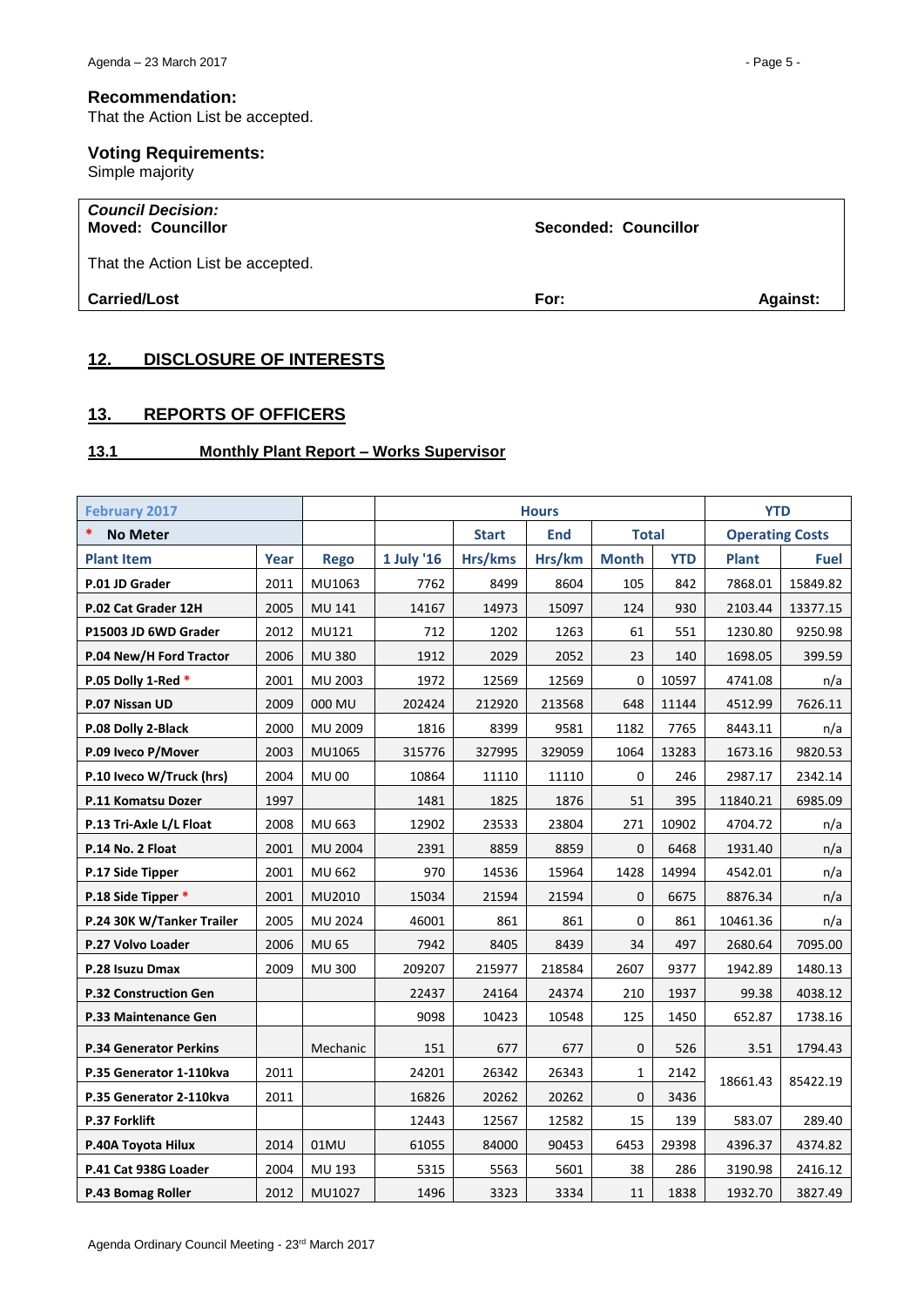| P.48 Dog Fuel Trailer           | 1979 | MU 2026         | 0      | 0      | $\Omega$     | $\Omega$       | $\Omega$     | 1708.77 | n/a      |
|---------------------------------|------|-----------------|--------|--------|--------------|----------------|--------------|---------|----------|
| P.49 Dog Fuel Trailer           | 1972 | <b>MU 2005</b>  | 0      | 0      | $\mathbf{0}$ | $\mathbf{0}$   | $\mathbf{0}$ | 0.00    | n/a      |
| P.54 Isuzu T/Top                | 2005 | MU 1002         | 171821 | 177078 | 179690       | 2612           | 7869         | 717.07  | 1908.02  |
| P.55 Toyota Prado               | 2012 | MU1011          | 71388  | 83165  | 89068        | 5903           | 17680        | 3169.10 | 2395.15  |
| <b>P.57 Great Wall</b>          | 2012 | MU 167          | 54225  | 59302  | 60568        | 1266           | 6343         | 2305.29 | 997.17   |
| P.59 45ft Flat Top              | 1978 | MU2044          | 0      | 0      | $\mathbf{0}$ | $\mathbf{0}$   | $\mathbf{0}$ | 3535.60 | n/a      |
| P.60 Mercedes PTV               | 2004 | MU 1009         | 102020 | 103359 | 103460       | 101            | 1440         | 4904.21 | 248.72   |
| P.61 Kenworth P/Mover           | 2004 | <b>MU 000</b>   | 76906  | 92689  | 94335        | 1646           | 17429        | 9747.85 | 14581.09 |
| <b>P.63 RAV4 - TRADED 08/16</b> | 2013 | MU 1011         | 35031  | 35800  | 35800        | 0              | 769          |         | 67.32    |
| P.64 Isuzu Construction         | 2013 | <b>MU 140</b>   | 95645  | 118208 | 126066       | 7858           | 30421        | 5193.97 | 7967.64  |
| P.65 Generator 9KVA             | 2013 | H/ Maint        | 5440   | 5597   | 6011         | 414            | 571          |         | 3057.76  |
| P.66 Kubota 6kva Gen            | 2012 |                 | 9948   | 11389  | 12348        | 959            | 2400         | 666.63  | 2892.83  |
| P.67 Roadwest S/Tipper          | 2013 | MU2042          | 58719  | 71299  | 72737        | 1438           | 14018        | 6467.07 | n/a      |
| P.68 Bomag Padfoot              | 2013 | MU1071          | 1595   | 1770   | 1777         | $\overline{7}$ | 182          | 970.67  | 2684.72  |
| P.72 Isuzu Fire Truck           | 2013 | MU1068          | 1353   | 1847   | 1856         | 9              | 503          | 0.00    | 202.37   |
| P.73 Toyota Fast Attack         | 2014 | MU1069          | 8900   | 8900   | 8900         | $\Omega$       | $\Omega$     | 2196.86 | 77.72    |
| <b>Caravans</b>                 |      |                 |        | n/a    | n/a          | n/a            | n/a          | 7787.04 | n/a      |
| P11076 JD Ride on mower         |      |                 | 795    | 891    | 907          | 16             | 112          | 2700.07 | 249.82   |
| P15006 Isuzu Maint              | 2015 | MU1018          | 15842  | 32417  | 36794        | 4377           | 20952        | 5127.58 | 4974.34  |
| P16063 Toyota Prado             | 2016 | MU <sub>0</sub> | 0      | 11161  | 16845        | 5684           | 16845        | 4423.33 | 1447.77  |
| P16076 Kuboto Mower             | 2016 |                 | 0      | 77     | 107          | 30             | 30           | 1476.53 | 337.33   |

#### <span id="page-5-0"></span>**13.2 Works Report – Works Supervisor 11/02/2017 – 18/03/2017**

#### **Construction Crew**

In late January/February heavy rains fell within the shire resulting in some road damage being recorded. As a result of this rain the construction crew returned to the settlement doing odd jobs for approx 2 weeks as the Murchison river ran (at one stage 2m) at the Meeberrie crossing on the Meeberrie-Wooleen road, the Sandford river ran at 1.4m and the Cockney Bill ran at 2m on the Beringarra-Pindar road. The crew had been working between Cockney Bill and Pia Community on the Beringarra-Pindar road when we received the rain.

Crew works program –

- *•* Reform a 2km section plus insert more drains.
- *•* Contour banks place in a new 260m bank and re-dress an old 800m bank.
- *•* Gravel sheet a 1.4km section.
- *•* Cement stabilise a 70m floodway.
- *•* Rock protection at various floodway's including the cement stabilised floodway.
- *•* Re-dress gravel approaches to 3 grids in this area. There are 3 old 12ft grids that are to be replaced with new 24ft grids in this year's grid replacement program so while in the area we will cart the gravel in readiness for the new approaches.

Crew should finish work on this section on the  $23<sup>rd</sup>$  March and then move plant and equipment down to Twin Peaks and start the 1km new road alignment around Twin Peaks homestead on the McNabbs-Twin Peaks Road.

#### **Maintenance Crew**

With all the lovely rain falling the maintenance crew were in the same boat as the construction crew. Neil & Mark moved over to Wooleen to start a full maintenance grading program in this area as the south west (New Forrest-Yallalong) end was too wet. They only managed to get the Meeberrie-Wooleen road graded then we received some heavy rains. All plant was on the eastern side of the Murchison crossing on the Meeberrie-Woolleen road and as noted in the construction report above all rivers ran high so they then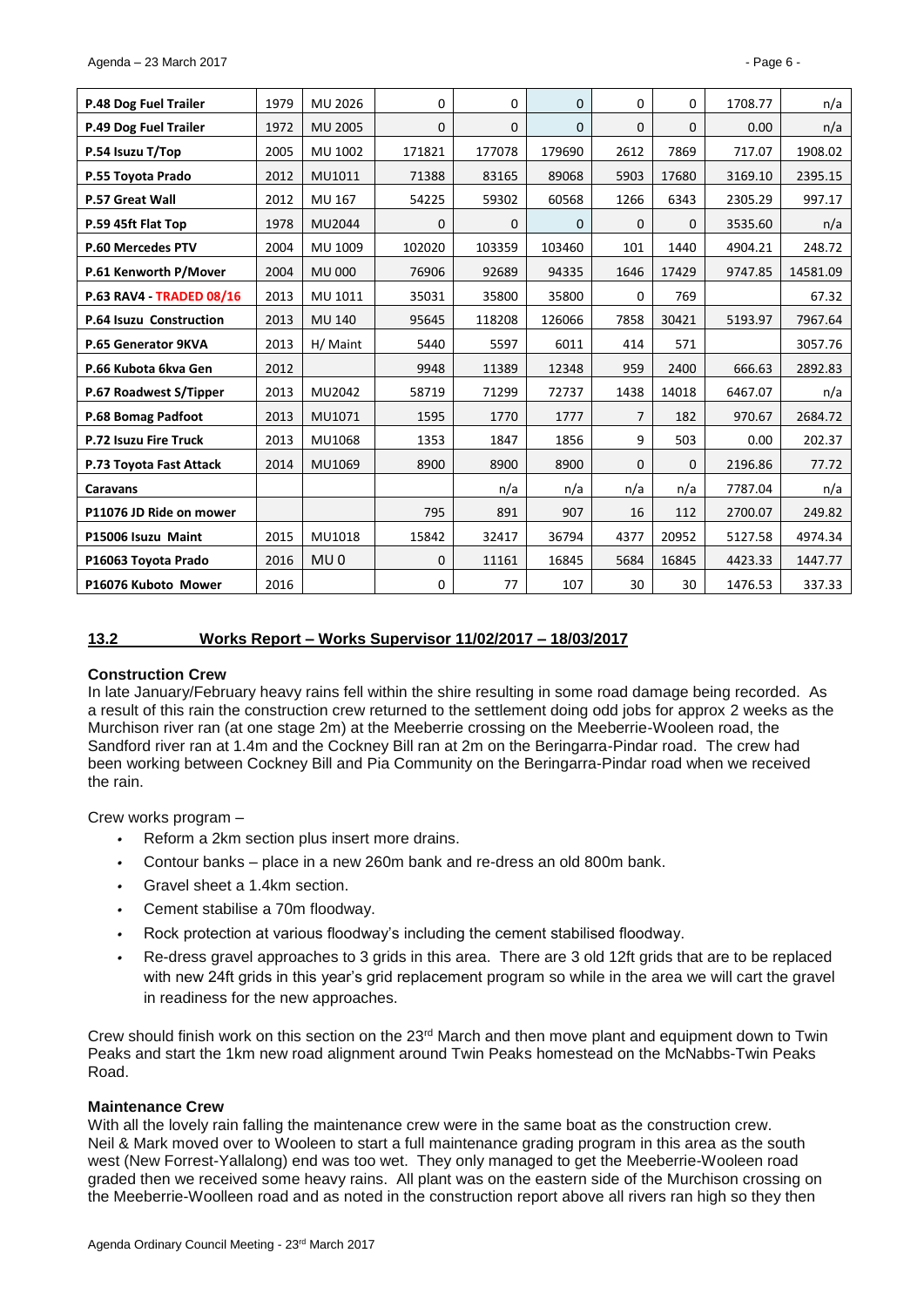returned to the settlement. Crew worked around the settlement and on the bitumen road south and north of the settlement pot hole patching and erecting and straightening up signs and guide posts. When the river at the Meeberrie crossing was low enough for a grader to cross (.400) a grader was brought back to the settlement and the opening up of roads to the north and east of the shire was commenced.

- *•* Carnarvon-Mullewa road
- *•* Butchers Track
- *•* Byro-Woodleigh road
- *•* Byro-Beringarra road
- *•* Erong road
- *•* Beringarra-Pindar road as far as Boolardy

A second grader commenced the opening up from Boolardy south.

- *•* Wooleen-Mt Wittenoom road
- *•* Mt Wittenoom road
- *•* Boolardy-Wooleen road
- *•* Wooleen-Twin Peaks road
- *•* Beringarra-Pindar road when the grader got as far as the double dip (no flood damage south of here) grader then started full grade heading south.

When the grader opening up the roads in the north had finished, the crew then moved camp down to Yuin and completed a full grade from Pindar north to the double dip.

Crew will grade the McNabbs-Twin Peaks road then move over to New Forrest-Yallalong and Coolcalalaya roads then onto the Twin Peaks-Wooleen road.

## **Grids**

Grids for replacement in this year's program:

- *•* 3 old 12ft to new 24ft on the Beringarra-Pindar road 1 at Murgoo 2 north of Murgoo.
- *•* 1 at the boundary of Nookawarra and Boolardy
- *•* 1 on the Carnarvon-Mullewa road 3km south of the Murchison Settlement

## **Staff Leave**

- *•* Stuart 14 days
- *•* Glen 3 days
- *•* Neil 2 days
- *•* Brian 3 days

## **Works Supervisor general**

13<sup>th</sup> February - 7hrs Construction

16<sup>th</sup> & 17<sup>th</sup> February - check roads for flood damage south and north of settlement  $22<sup>nd</sup>$  February - pegging various sections of roads for bunding (heavy maintenance) 24<sup>th</sup> February - inspection of roads in the far north and east of the shire for flood damage. 1 st March - 5hrs Construction

8 th March – 4hrs inspection of road counter Beringarra-Pindar road

|                     | 1 U U U L U T     |                            |                      |                      |
|---------------------|-------------------|----------------------------|----------------------|----------------------|
| Name                | Length of<br>Road | SLK's Graded<br>this month | Heavy<br>Maintenance | Comments             |
| Beringarra / Pindar | 319.80km          | 98km                       |                      | Double Dip to Pindar |
| Erong               | 63.12km           |                            |                      |                      |
| Beringarra/Byro     | 90.89km           |                            |                      |                      |
| Twin Peaks/Wooleen  | 47.65km           |                            |                      |                      |
| Boolardy/Kalli      | 57.30km           |                            |                      |                      |

#### ROADS GRADED 09/02/2017 – 18/03/2017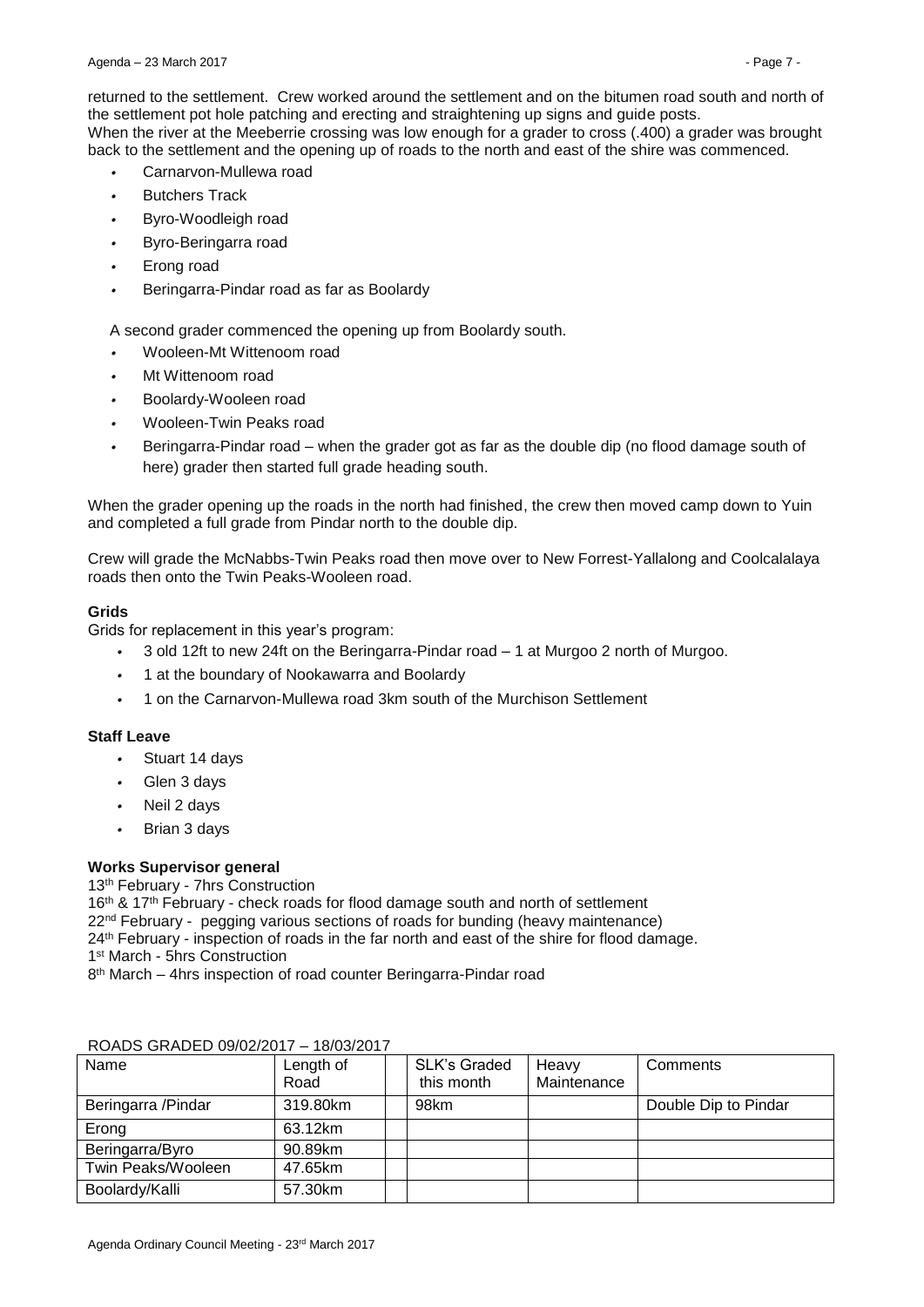| Byro/Woodleigh                 | 71.00km  |      |  |
|--------------------------------|----------|------|--|
| New Forrest/Yallalong          | 36.18km  |      |  |
| M <sup>c</sup> Nabb/Twin Peaks | 49.75km  | 5km  |  |
| Yallalong-West                 | 34.46km  |      |  |
| Mileura/Nookawarra             | 49.08km  |      |  |
| Muggon                         | 38.75km  |      |  |
| Manfred                        | 34.55km  |      |  |
| Beringarra/Mt Gould            | 34.80km  |      |  |
| Tardie/Yuin                    | 13.20km  | 13km |  |
| Innouendy                      | 9.30km   |      |  |
| <b>Boolardy Homestead</b>      | 2.00km   |      |  |
| Yunda Homestead                | 32.80km  |      |  |
| Meeberrie-Woolleen             | 25.22km  |      |  |
| Mt Wittenoom                   | 37.55km  |      |  |
| Woolleen/Mt Wittenoom          | 33.85km  |      |  |
| Beringarra Cue                 | 109.82km |      |  |
| <b>Boolardy Wooleen</b>        | 19.08km  |      |  |
| Kalli Cue East                 | 21.87km  |      |  |
| <b>Butchers Track</b>          | 64.54km  |      |  |
| <b>Butchers Muggon</b>         | 23.80km  |      |  |
| <b>Murchison Settlement</b>    | 2.00km   |      |  |
| Coolcalalaya Road              | 36km     |      |  |
| <b>Carnarvon Mullewa</b>       | 278.63km |      |  |
| Mt Narryer                     | 3km      |      |  |
| <b>Errabiddy Bluff</b>         | 12km     |      |  |
| Air strip Graded               |          |      |  |
|                                |          |      |  |

Total this month graded 116km plus roads opened up from Flood Damage

#### **Recommendation:**

That the Work's Supervisor's report be accepted.

#### **Voting Requirements:**

Simple majority

| <b>Council Decision:</b><br><b>Moved: Councillor</b> | Seconded: Councillor |                 |
|------------------------------------------------------|----------------------|-----------------|
| That the Work's Supervisor's report be accepted.     |                      |                 |
| <b>Carried/Lost</b>                                  | For:                 | <b>Against:</b> |

## <span id="page-7-0"></span>**14. ANNOUNCEMENTS CONCERNING MEETINGS ATTENDED**

- <span id="page-7-1"></span>**14.1 Shire President**
- <span id="page-7-2"></span>**14.2 Councillors**

## <span id="page-7-3"></span>**15. REPORTS OF COMMITTEES**

#### <span id="page-7-4"></span>**15.1 Audit Committee**

The Audit Committee met prior to the Ordinary Council Meeting to Consider the Compliance Audit Return 2016.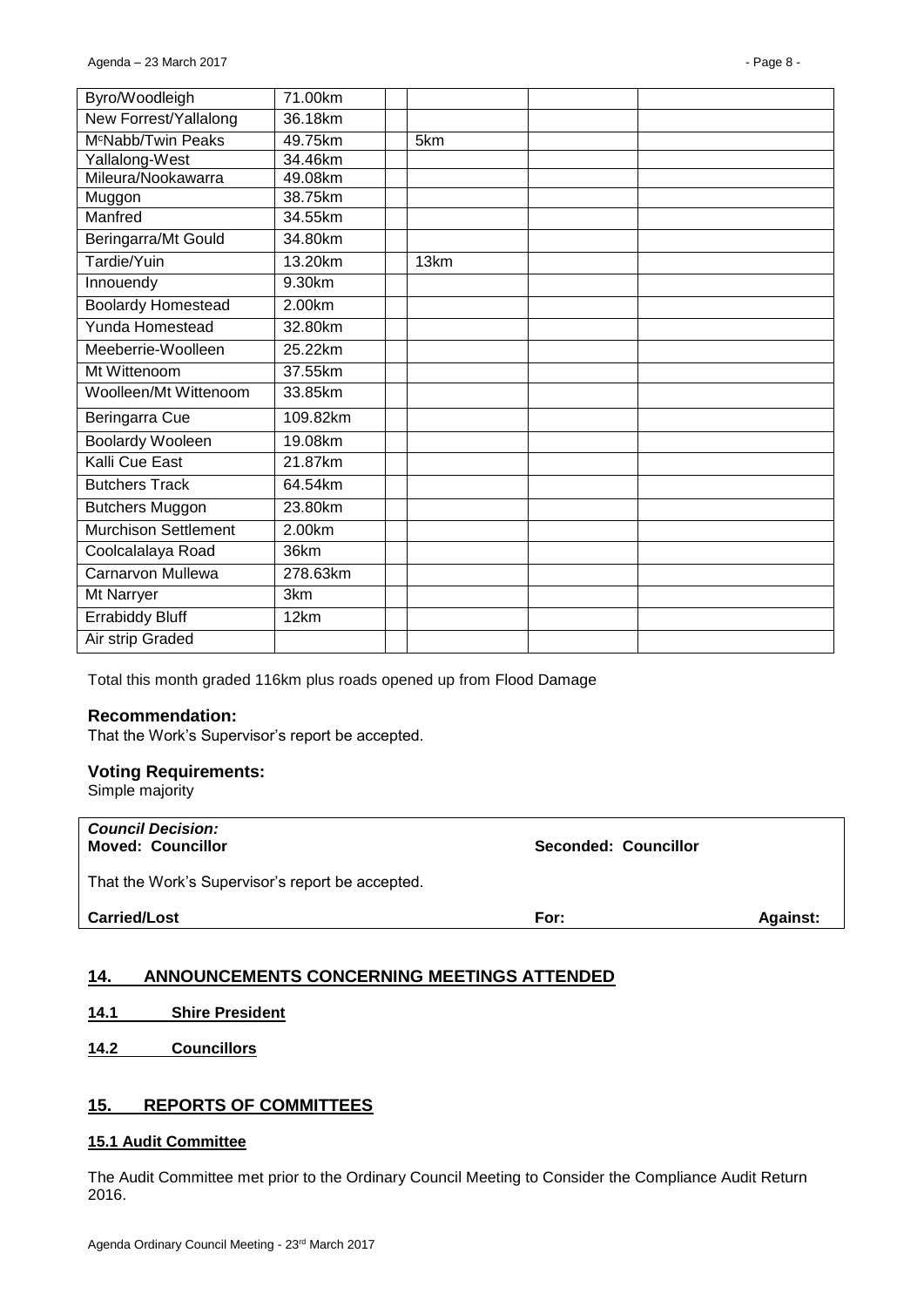The recommendation of the Audit Committee in regard to the Compliance Audit Return is addressed at Item 18.1.

# <span id="page-8-0"></span>**16. FINANCE**

## <span id="page-8-1"></span>**16.1 Financial Activity Statements February 2017**

| File:              |                                                   |
|--------------------|---------------------------------------------------|
| Author:            | Peter Dittrich - Deputy Chief Executive Officer   |
| Interest Declared: | No interest to disclose                           |
| Date:              | 18 March 2017                                     |
| Attachments:       | Financial Activity Statements to 28 February 2017 |
|                    | <b>Statement of Financial Position</b>            |
|                    | Operating Statement by Program                    |
|                    | Operating Statement by Nature & Type              |
|                    | <b>Accounts Activity</b>                          |
|                    | <b>General Ledger Trial Balance</b>               |

## **Matter for Consideration:**

Council to consider adopting the Monthly Financial Statements for February 2017.

#### **Background:**

The Local Government (Financial Management) Regulations 1996. Regulation 34 requires that local government report on a monthly basis and prescribes what is required to be reported.

#### **Comment:**

The Current Position at 28 February 2017 is a surplus of \$2,779,781.

| Variances - YTD Budget to YTD<br>Actual             |              |           |
|-----------------------------------------------------|--------------|-----------|
| <b>Budgeted Closing Funding</b><br>Surplus(Deficit) | 1,688,946    |           |
| Plus Variance to opening surplus                    | 2,613,390    |           |
| Less Operating Revenues down                        | $-2.269.893$ |           |
| Plus Operating Expenditure down                     | 167,058      |           |
| Plus Operating Activities Excluded                  | 107,739      |           |
| Plus Investing Activities down                      | 1,743,376    |           |
| Plus Transfer from reserves up                      | 1,378,794    |           |
| Less Transfer to reserves up                        | $-2,649,629$ |           |
| Total Variances                                     |              | 1,090,835 |
| Actuals Closing surplus (Deficit)                   |              | 2,779,781 |

Refer to February 2016 Financials for explanation of variances.

The following Term Deposits are currently held as at 28 February 2017:

| Beringarra- Cue Road Reserve TD | \$2.874.074 | @ 1.755% Maturity 17/04/2017 |
|---------------------------------|-------------|------------------------------|
| Crosslands MCF Term Deposit     | \$ 368,203  | @ 2.000% Maturity 25/05/2017 |
| Ballinyoo Bridge                | \$1,975,979 | @ 1.890% Maturity 27/05/2017 |

## **Statutory Environment:**

Local Government Act 1995

Section 6.4–Specifies that a local government is to prepare "such other financial reports" as is prescribed.

Local Government (Financial Management) Regulations 1996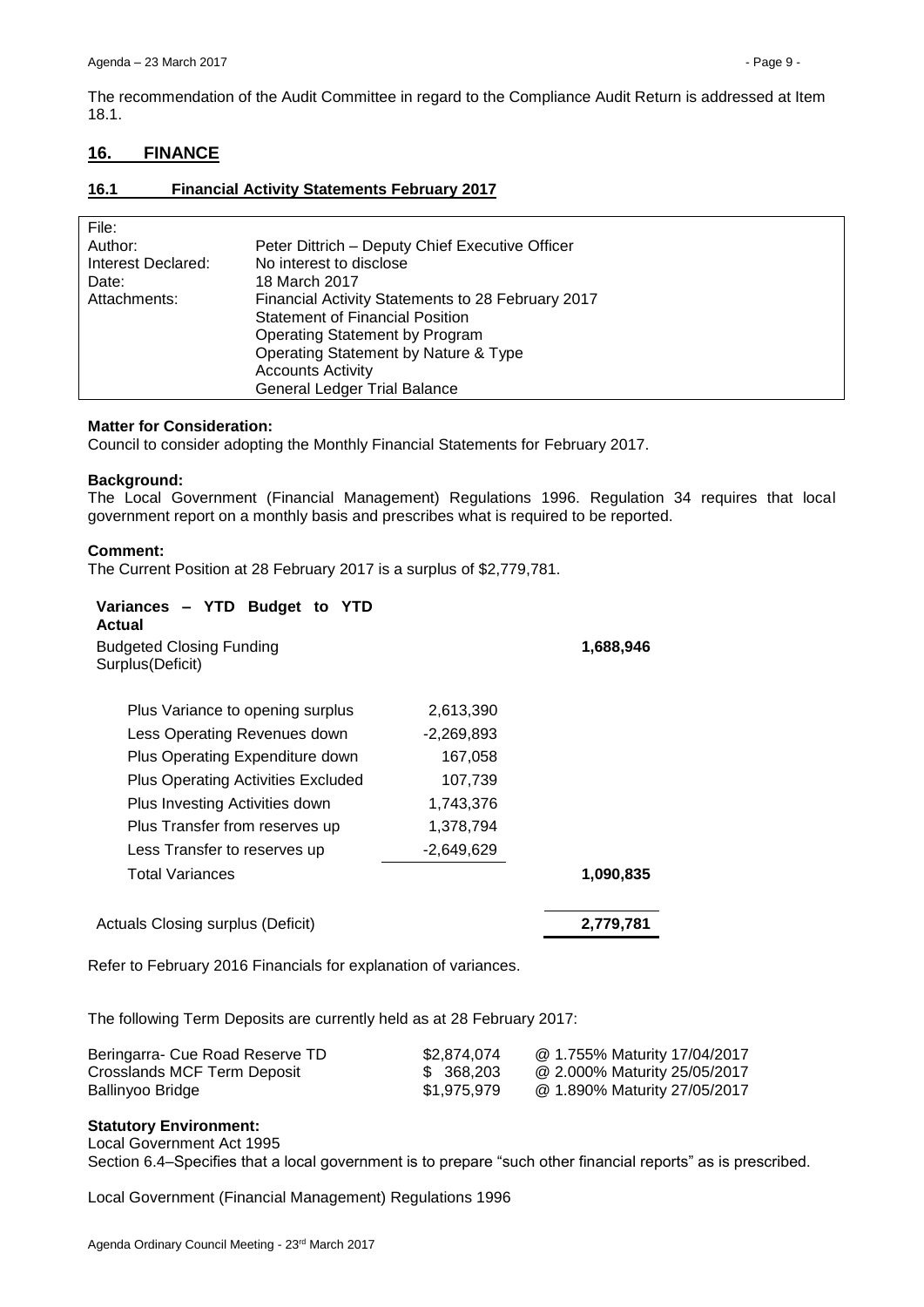#### Regulation 34 states:

(1) A local government is to prepare each month a statement of financial activity reporting on the sources and applications of funds, as set out in the annual budget under regulation 22(1)(d) for that month in the following detail:

(a) Annual budget estimates, taking into account any expenditure incurred for an additional purpose under section 6.8(1)(b) or (c);

(b) Budget estimates to the end of month to which the statement relates;

(c) Actual amounts of expenditure, revenue and income to the end of the month to which the statement relates;

(d) Material variances between the comparable amounts referred to in paragraphs (b) and

(e) The net current assets at the end of the month to which the statement relates.

## **Strategic Implications:**

Nil.

**Policy Implications:** Nil.

#### **Budget/Financial Implications:**

Reports showing year to date financial performance allow monitoring of actual expenditure, revenue and overall results against budget targets.

#### **Sustainability Implications:**

- **Environmental:**
	- There are no known significant environmental considerations
- **Economic:**
	- There are no known significant economic considerations
- **Social:** There are no known significant considerations

#### **Consultation:**

Moore Stephens

#### **Recommendation:**

That Council adopt the financial statements for the period ending 28 February 2017 as attached.

#### **Voting Requirements:**

Simple majority.

| <b>Council Decision:</b><br><b>Moved: Councillor</b> | Seconded: |                 |
|------------------------------------------------------|-----------|-----------------|
| <b>Carried/Lost</b>                                  | For:      | <b>Against:</b> |

## <span id="page-9-0"></span>**16.2 Accounts Paid February 2017**

| File:              | 4.37.1                                          |
|--------------------|-------------------------------------------------|
| Author:            | Peter Dittrich - Deputy Chief Executive Officer |
| Interest Declared: | No interest to disclose                         |
| Date:              | 18 March 2017                                   |
| Attachments:       | EFT & Cheque Details for February 2017          |

## **Matter for Consideration:**

Endorsement of accounts paid during the month of February 2017.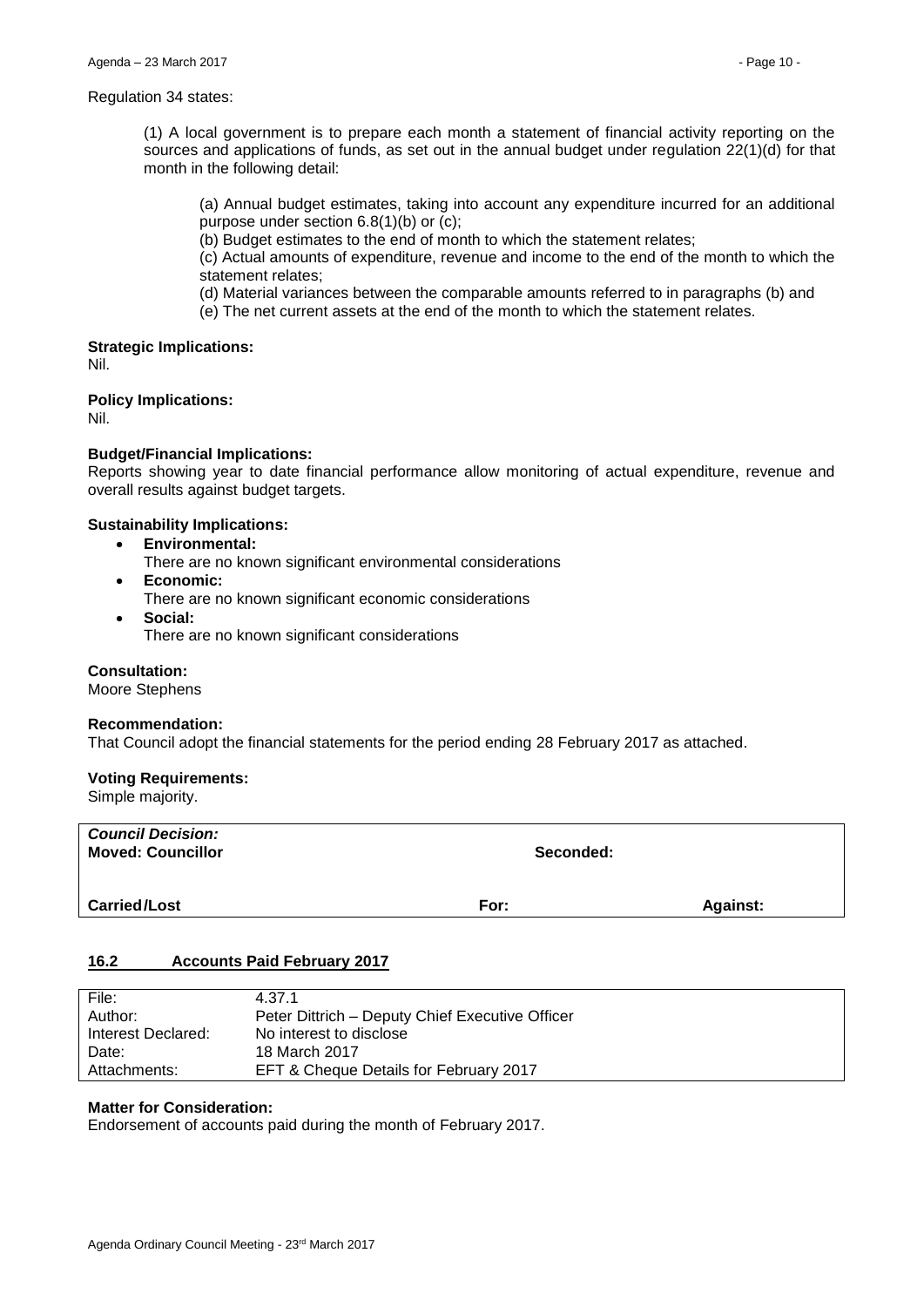#### **Background:**

If the local government has delegated to the CEO the exercise of its power to make payments from the municipal fund or the trust fund, then the CEO is to prepare a list of accounts paid by the CEO during the month to present to Council.

#### **Comment:**

Payments made during the month of February 2017 are attached.

#### **Statutory Environment:**

Local Government (Financial Management) Regulations 1996 Regulation 13 states:

(1) If the local government has delegated to the CEO the exercise of its power to make payments from the municipal fund or the trust fund, a list of accounts paid by the CEO is to be prepared each month showing for each account paid since the last such list was prepared —

- (a) the payee's name; and
- (b) the amount of the payment; and
- (c) the date of the payment; and
- (d) sufficient information to identify the transaction.
- (2) A list of accounts for approval to be paid is to be prepared each month showing —

(a) for each account which requires council authorisation in that month —

- (i) the payee's name; and
- (ii) the amount of the payment; and
- (iii) sufficient information to identify the transaction; and
- (b) the date of the meeting of the council to which the list is to be presented
- (3) A list prepared under sub regulation (1) or (2) is to be —

(a) presented to the council at the next ordinary meeting of the council after the list is prepared; and

(b) recorded in the minutes of that meeting.

**Strategic Implications:** None

**Policy Implications:** None

#### **Budget/Financial Implications:**

Payment from the Municipal, Trust and Reserve Bank Accounts.

#### **Sustainability Implications:**

- **Environmental:**
	- There are no known significant environmental considerations
- **Economic:**
	- There are no known significant economic considerations
- **Social:**
	- There are no known significant considerations

**Consultation:**

Moore Stephens

#### **Recommendation:**

That the accounts as per the attached Schedule presented to this meeting totalling \$1,243,810.52 which includes \$850,680 of intra account transfers for the month of February 2017, be endorsed by Council.

#### **Voting Requirements:**

Simple majority

| <b>Council Decision:</b><br><b>Moved: Councillor</b><br>Seconded: Councillor |      |                 |
|------------------------------------------------------------------------------|------|-----------------|
| <b>Carried/Lost</b>                                                          | For: | <b>Against:</b> |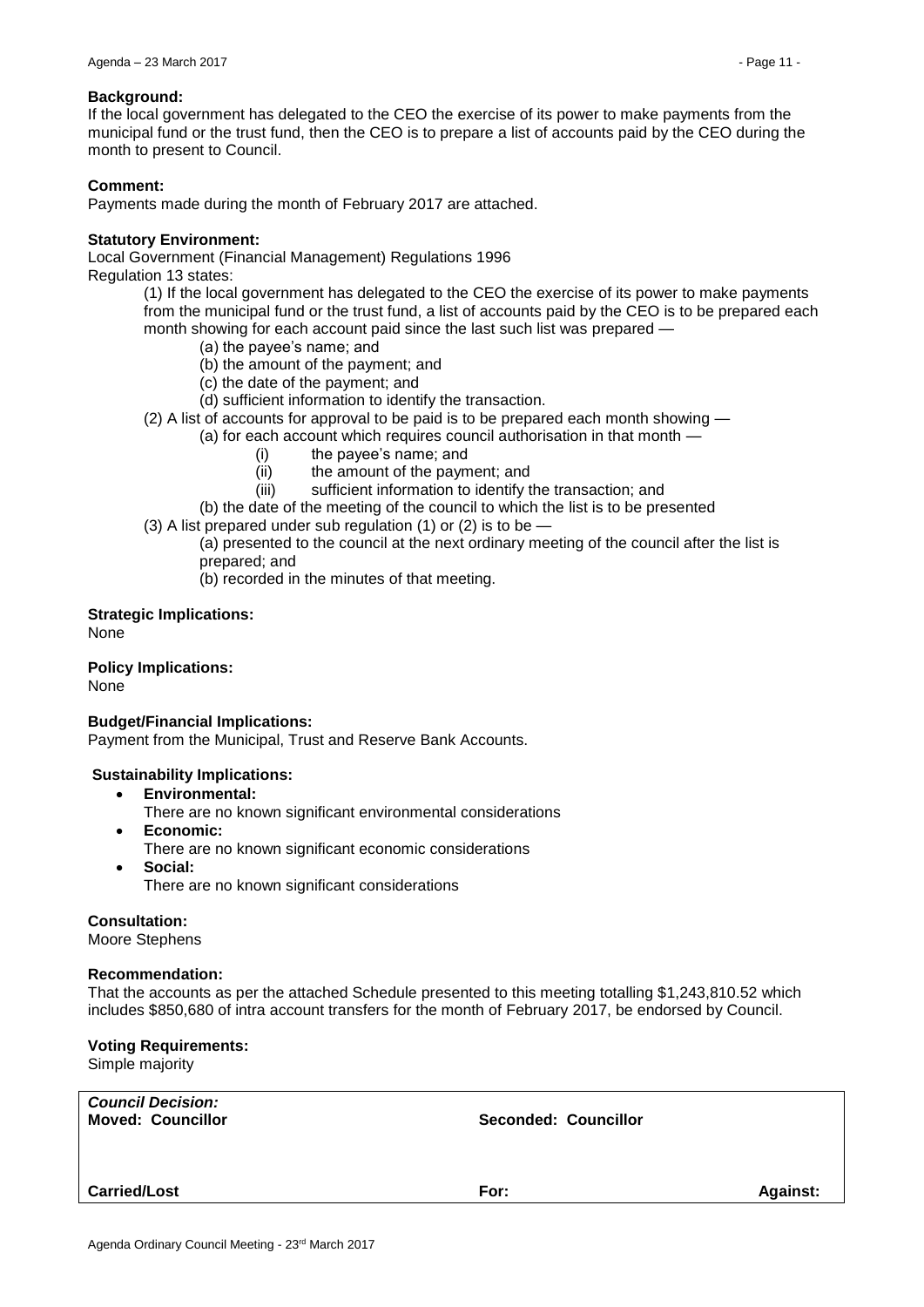## <span id="page-11-0"></span>**16.3 Budget 2016-17 Review**

| File:              | 2.4                                      |
|--------------------|------------------------------------------|
| Authors:           | Dianne Daniels - Chief Executive Officer |
| Interest Declared: | No interest to disclose                  |
| Date:              | 18/03/2017                               |
| Attachments:       | Budget 2016-17 Review                    |

## **Matter for Consideration:**

Review the 2016-17 Budget based on financial performance between 1 July 2016 and 28 February 2017.

## **Background:**

As required by the Local Government Act 1995, Council adopted a budget for the 2016-17 financial year based on forward plans and best estimates at the time. According to the Local Government (Financial Management) Regulations 1996, each year, between 1 January and 31 March, a local government is to carry out a review of its annual budget for that year, considering its financial performance for at least the first six months of the year, it's position at the date of review and its forecast position to the end of the financial year.

#### **Comment:**

At 28 February 2017, there was a Closing Funding Surplus of \$2,779,781 against YTD Budget of \$1,688,946. Major variances and suggested amendments are summarised below:

#### **Opening Carried Forward figure:**

The opening carried forward figure was increased from \$0.00 to \$2,608,244 due to an end of year journal requested by the auditors to accrue income received from WANDRRA claims 2 and 3 in July 2017 back into the 15/16 financial year, along with some interest and a small creditor invoice relating to 15/16, but processed into 16/17. The current year budget has been amended at Operating Income and Expenditure to account for those accruals.

Major variations are listed below:

#### **Operating Income:**

- 1. Reduce WANDRRA Flood Damage reimbursements by \$2,599,633 for the two claims accrued into the 15/16 year at the request of the auditor;
- 2. Increase WANDRRA Flood Damage reimbursements by \$308,992, under-budgeted.
- 3. Insurance Recoveries up by \$71,765 due to failure of Settlement Generator #2 and Salary Continuance un-forseen.

#### **Operating Expenditure:**

- 1. Reduce Administration salaries by provision for Project Officer and 2 months DCEO \$57,000 and associated Superannuation of \$5,415;
- 2. Increase Consultancy by \$32,000 to allow for Acting Staff;
- 3. Increase Salaries & Wages at Recreation & Culture by \$29,500 and PWOH by \$38,055 misallocated to Cap-Ex - Construction as per Agreed Programme, so reduce that job accordingly.
- 4. Increase expenditure on Flood Damage March 2015 by \$185,576 under-budget, but off-set by increased income;
- 5. Reduce Fuels and Oils by \$25,000 under-spent;

#### **Infrastructure Roads**:

- 1. Transfer \$95,000 from C14114 Cap-Ex Construction as per Agreed Program to C14129 Cap-Ex Bitumise Roads in Settlement to Complete the Settlement sealing.
- 2. Transfer underspend of \$65,976 from C14114 Cap-Ex Construction as Per Agreed Program to C14131 Cap-Ex Realignment Away from Flood Zone

#### **Plant & Equipment:**

1. Transfer \$30,000 in from the Plant Reserve to top-up the insurance recovery of (est) \$40,000 to replace failed Settlement Generator #2 with a 150KVA generator instead of a 110KVA.

#### **Building & Improvements:**

1. Reduce the budget for the Admin Office Carports by \$23,050 so that electrical switching works can be done on the Settlement Water and Power Supply to allow for an alternate power source in case of power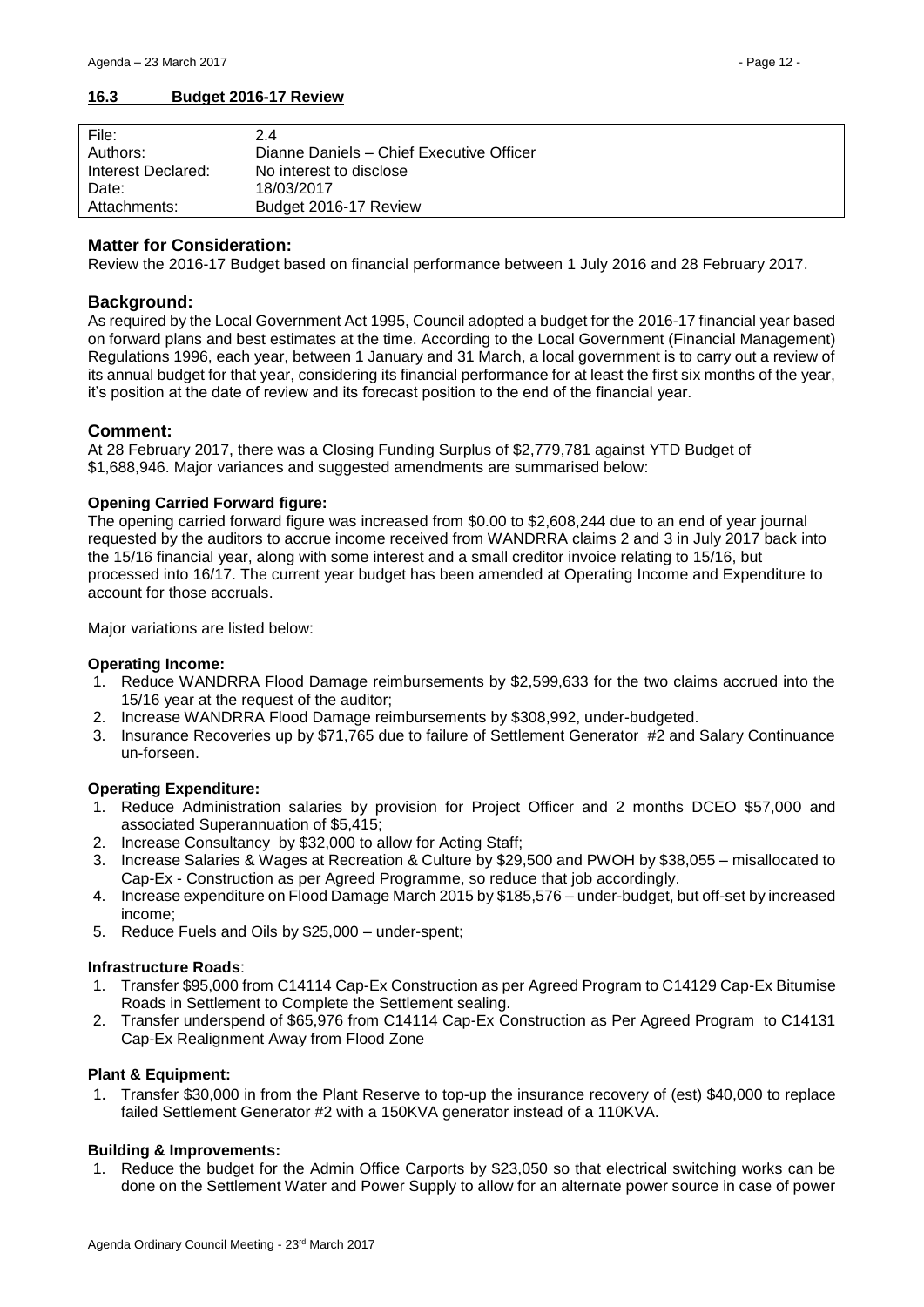failure. The Admin Office Carports will be allowed for in the 2017/18 budget, to be commenced once the Admin Office Extensions are complete.

#### **Reserve Transfers:**

**Transfer** 

- 1. \$60,000 to Leave Reserve to make sure it is cash-backed to improve the Current Ratio; and
- 2. the balance of \$47,268 to the Flood Reserve.

Detailed amendments are shown in the table under **Recommendation**:

## **Statutory Environment:**

Local Government (Financial Management) Regulations 1996

#### **33A Review of Budget**

- (1) Between 1 January and 31 March in each year a local government is to carry out a review of its annual budget for that year.
- (2) The review of an annual budget for a financial year must
	- (a) Consider the local government's financial performance in the period beginning on 1 July and ending no earlier than 31 December in that financial year; and
	- (b) Consider the local government's financial position as at the date of review; and
	- (c) Review the outcomes for the end of that financial year that are forecast in the budget.
- (3) Within 30 days after a review of the annual budget of a local government is carried out it is to be submitted to council.
- (4) A council is to consider a review submitted to it and is to determine\* whether or not to adopt the review, any parts of the review or any recommendation made in the review. *\*Absolute majority required.*
- (5) Within 30 days after a council has made a determination, a copy of the review and determination is to be provided to the Department.

## **Strategic Implications:**

The budget has been developed based on existing strategic planning documents adopted by council.

## **Sustainability Implications**

- **Environmental**
	- There are no known significant environmental implications
- **Economic**
	- There are no known significant economic implications
- **Social** There are no known significant social considerations.

## **Policy Implications:**

The budget is based on the principles contained in the Strategic Community Plan, Corporate Business Plan and informing strategies.

## **Financial Implications:**

The changes suggested in the budget review are based on the local government's financial performance for the financial year up to 28 February 2017. Adjustments have been made to better reflect actual performance for the period and to give a more accurate projection of position at 30 June 2017.

## **Consultation:**

CEO Works Supervisor; Gardener

#### **Recommendation:**

That Council adopt the review of the 2016/17 Budget as presented in the spreadsheet below and amend the 2016/17 Budget accordingly.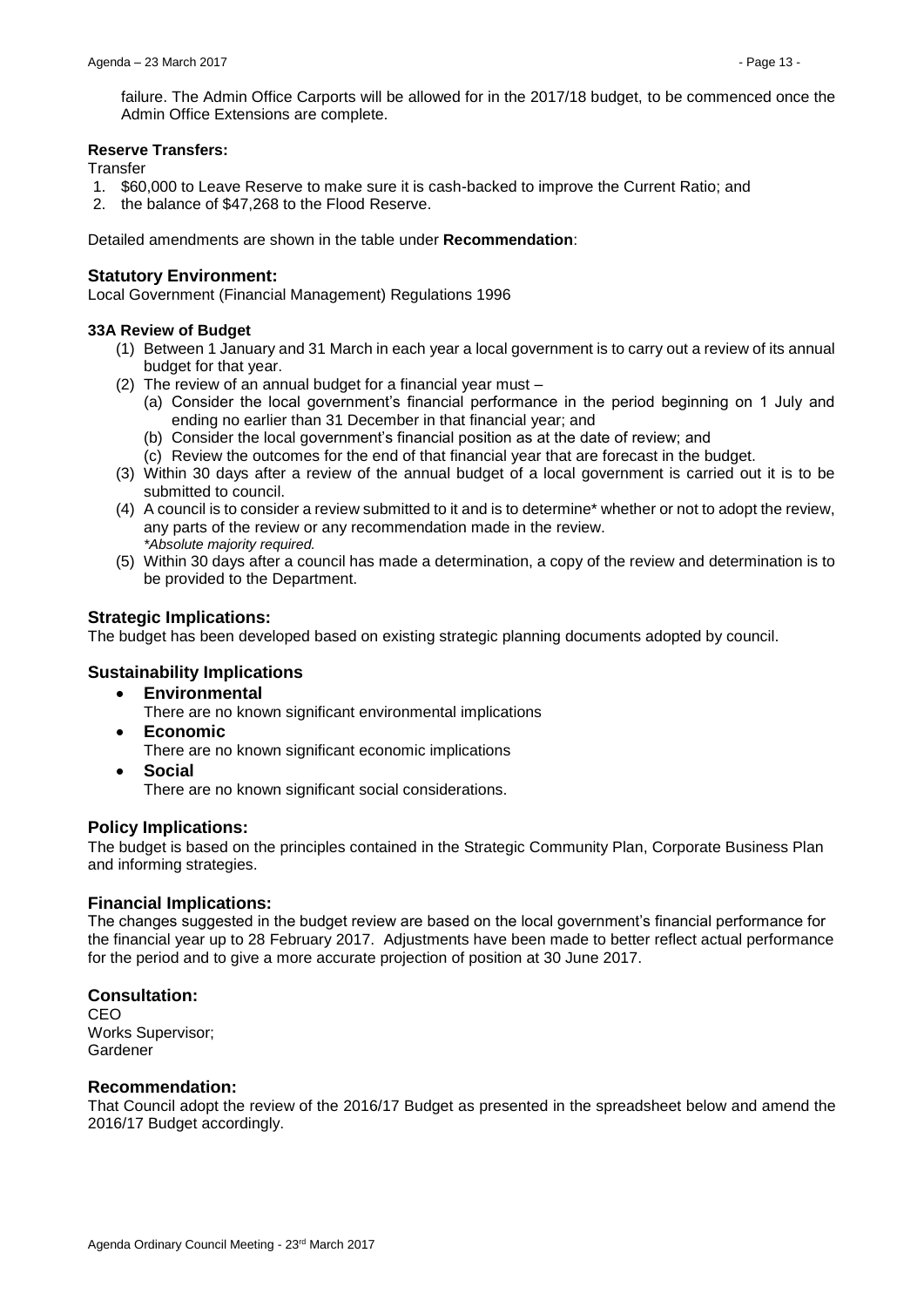|                                      |          |                                                | <b>Shire of Murchison</b>                                                                                                                                    |                                                                                                                                                                                         |                      |                                                |                                     |                          |                   |                        |                           |
|--------------------------------------|----------|------------------------------------------------|--------------------------------------------------------------------------------------------------------------------------------------------------------------|-----------------------------------------------------------------------------------------------------------------------------------------------------------------------------------------|----------------------|------------------------------------------------|-------------------------------------|--------------------------|-------------------|------------------------|---------------------------|
|                                      |          |                                                | Budget Review of Financials to 28 February 2017                                                                                                              |                                                                                                                                                                                         |                      |                                                |                                     |                          |                   |                        |                           |
|                                      |          |                                                | For the Year Ended 30 June 2017                                                                                                                              |                                                                                                                                                                                         |                      |                                                |                                     |                          |                   |                        |                           |
|                                      |          |                                                |                                                                                                                                                              |                                                                                                                                                                                         |                      |                                                | Non Cash<br><b>tems</b><br>Decrease | Non Cash<br><b>tems</b>  | Increase in       | Decrease in            |                           |
|                                      |          |                                                |                                                                                                                                                              |                                                                                                                                                                                         | Council              | Income/ExpenditureTy                           | Expenditur                          | <b>h</b> crease          | Available         | Available              | Running                   |
| <b>Account</b><br>#                  | Job<br># | Program                                        | <b>Description</b>                                                                                                                                           | Comment                                                                                                                                                                                 | #                    | pe Classification<br>#                         | \$                                  | <b>Expenditure</b><br>\$ | Cash (Muni)<br>\$ | Cash (Muni)<br>\$      | <b>Balance</b><br>\$      |
|                                      |          |                                                | <b>Opening Carried Forward as per Budget</b><br>djustments to opening Current Assets (WANDRRA, Interest, and Creditors)                                      |                                                                                                                                                                                         |                      |                                                |                                     |                          | 2,608,244         |                        | $\mathbf{r}$<br>2,608,244 |
| 2016-2017 Budget Amendments          |          |                                                |                                                                                                                                                              |                                                                                                                                                                                         |                      |                                                |                                     |                          |                   |                        | 2,608,244                 |
| Column1 V Colui                      |          | Column3                                        | Column4                                                                                                                                                      | Column <sub>5</sub>                                                                                                                                                                     | Column               |                                                | * Column9                           | Column10                 | Column11          | Column12               | olumn14                   |
| <b>Operating Revenue</b><br>3201.111 |          | <b>GP Funding</b>                              |                                                                                                                                                              | Grants Commission Grants Received - Genera Actual allocation decreased compared to notional allocation                                                                                  |                      | Operating Income                               |                                     |                          |                   | $-9.05$                | 2,608,244<br>2,599,187    |
| 3202.111                             |          | <b>GP Funding</b>                              |                                                                                                                                                              | Grants Commission Grants Received - Roads Actual allocation decreased compared to notional allocation                                                                                   |                      | Operating Income                               |                                     |                          |                   | $-10.724$              | 2.588.463                 |
| 3204.160                             |          | <b>GP Funding</b>                              | <b>Interest Received Municinal</b>                                                                                                                           | Greater Interest Received                                                                                                                                                               |                      | Operating Income                               |                                     |                          | 10,000            |                        | 2,598,463                 |
| 5102.110                             |          | Law, Order & Public Safet                      | Income Relating to Fire Protection                                                                                                                           | Operating Grant more than budgeted                                                                                                                                                      |                      | Operating Income                               |                                     |                          | 4,000             |                        | 2,602,463                 |
| 12219.110                            |          | <b>Transport</b>                               | Grant - WANDRRA Flood Damage                                                                                                                                 | Accrue income for Claims 2 and 3 rcvd Jul 16 into Jun 16                                                                                                                                |                      | Operating Income                               |                                     |                          |                   | $-2,599,633$           | 2,830                     |
| 12119.110<br>13607.121               |          | Transport<br>Economic Services                 | Grant - WANDRRA Flood Damage<br>Income Relating to Other Economic Services                                                                                   | Under-budgeted<br>Insurance Recoveries Generator                                                                                                                                        |                      | Operating Income<br>Operating Income           |                                     |                          | 308,992<br>40,000 |                        | 311.822<br>351,822        |
| 14212.170                            |          |                                                | Other Property & Services Workers Compensation Reimbursements                                                                                                | <b>Insurance Recoveries (Works supervisor)</b>                                                                                                                                          |                      | Operating income                               |                                     |                          | 20.663            |                        | 372,485                   |
| 14512.121                            |          | Administration                                 | Income Relating to Administration                                                                                                                            | <b>Insurance Recoveries and Premium Adjustments</b>                                                                                                                                     |                      | Operating Income                               |                                     |                          | 11,102            |                        | 383,587                   |
| <b>Operating Expense</b>             |          |                                                |                                                                                                                                                              |                                                                                                                                                                                         |                      |                                                |                                     |                          |                   |                        | 383,587                   |
| 3100.903                             |          |                                                | General Purpose funding Expenses Relating to Rate Revenue                                                                                                    | Amend Admin Allocation for Reduced Admin Costs                                                                                                                                          |                      | Operating Expenditure                          | 1.565                               |                          |                   |                        | 383,587                   |
| 4113.903<br>14500.521                |          | Governance                                     | Other Expenses Relating to Members                                                                                                                           | Amend Admin Allocation for Reduced Admin Costs                                                                                                                                          |                      | Operating Expenditure                          | 14,604                              |                          |                   |                        | 383,587                   |
| 14501.500                            |          | Governance<br>Governance                       | Expenses Relating to Administration - Service Over budeted<br>Admin Office Maintenance - Salaries                                                            | Under-budgeted                                                                                                                                                                          |                      | Operating Expenditure<br>Operating Expenditure |                                     |                          | 10,000            | $-5.000$               | 393,587<br>388,587        |
| 14501,900                            |          | Governance                                     | Admin Office Maintenance - Labout Overhead Not budgeted                                                                                                      |                                                                                                                                                                                         |                      | Operating Expenditure                          |                                     |                          |                   | $-3.000$               | 385,587                   |
| 14508.521                            |          | Governance                                     | Printing & Stationery - Admin                                                                                                                                | Under-budgeted service contract on photocopier                                                                                                                                          |                      | Operating Expenditure                          |                                     |                          |                   | $-5.000$               | 380,587                   |
| 14517 570                            |          | Governance                                     | Insurance - Admin                                                                                                                                            | Over-hudgeted                                                                                                                                                                           |                      | Operating Expenditure                          |                                     |                          | 9.89              |                        | 390,481                   |
| 14518.500                            |          | Governance                                     | Salaries - Administration                                                                                                                                    | Less Project Officer and 2 months DCEO                                                                                                                                                  |                      | Operating Expenditure                          |                                     |                          | 57,000            |                        | 447,481                   |
| 14520.501<br>14522.200               |          | Governance<br>Governance                       | Superannuation<br><b>Consultancy Fees</b>                                                                                                                    | Less super for Project Officer and 2 months DCEO<br>Allow for acting staff                                                                                                              |                      | Operating Expenditure<br>Operating Expenditure |                                     |                          | 5.415             | $-32,000$              | 452.896<br>420,896        |
| 14550.903                            |          | Governance                                     | Administration Allocated                                                                                                                                     | Amend Admin Allocation for Reduced Admin Costs and Over-allocation                                                                                                                      |                      | Operating Expenditure                          |                                     | $-52,158$                |                   |                        | 420,896                   |
| 5100.903                             |          |                                                | Law, Order & Public Safe Expenses Relating to Fire Protection                                                                                                | Amend Admin Allocation for Reduced Admin Costs                                                                                                                                          |                      | Operating Expenditure                          | 1043                                |                          |                   |                        | 420,896                   |
| 7702.901                             |          | Health                                         | Maintain Patient Transfer Vehicle                                                                                                                            | Under-budgeted                                                                                                                                                                          |                      | Operating Expenditure                          |                                     |                          |                   | $-3,812$               | 417,084                   |
| 9113.904                             |          | Housina                                        | Staff Housing Costs allocated to Works                                                                                                                       | Amend Housing Allocated for Reduced Admin Costs and Over-allocation                                                                                                                     |                      | Operating Expenditure                          |                                     | $-7.477$                 |                   |                        | 417,084                   |
| 9114.903                             |          | Housing                                        | Staff Housing Costs - Other Expenses                                                                                                                         | Amend Admin Allocation for Reduced Admin Costs                                                                                                                                          |                      | Operating Expenditure                          | 2608                                |                          |                   |                        | 417,084                   |
| 11300.903<br>13600.903               |          | Recreation & Culture<br>Economic Services      |                                                                                                                                                              | Expenses Relating to other Recreation & Spd Amend Admin Allocation for Reduced Admin Costs<br>Expenses Relating to Other Economic Servid Amend Admin Allocation for Reduced Admin Costs |                      | Operating Expenditure<br>Operating Expenditure | 2.086<br>4.173                      |                          |                   |                        | 417,084                   |
| 11304.500                            |          | Recreation & Culture                           | Maintenance Parks and Reserves                                                                                                                               | Salaries & Wages mis-allocated                                                                                                                                                          |                      | Operating Expenditure                          |                                     |                          |                   | $-21.000$              | 417,084<br>396,084        |
| 11304.900                            |          | Recreation & culture                           | Maintenance Parks & Reserves                                                                                                                                 | Labour overheads mis-allocated                                                                                                                                                          |                      | Operating Expenditure                          |                                     |                          |                   | $-27,090$              | 368,994                   |
| 11305.500                            |          | Recreation & Culture                           | Maintenance - Murchison Sports Club                                                                                                                          | Salaries & Wages mis-allocated                                                                                                                                                          |                      | Operating Expenditure                          |                                     |                          |                   | $-8.500$               | 360,494                   |
| 11305,900                            |          | Recreation & Culture                           | Maintenance - Murchison Sports Club                                                                                                                          | Labour overheads mis-allocated                                                                                                                                                          |                      | Operating Expenditure                          |                                     |                          |                   | $-10,965$              | 349,529                   |
| 11306.500                            |          | Recreation & Culture                           | Maintenance - Polocrosse fields                                                                                                                              | Under-budgeted                                                                                                                                                                          |                      | Operating Expenditure                          |                                     |                          |                   | $-6,000$               | 343,529                   |
| 11602.520<br>12200.903               |          | Recreation & Culture<br>Transport              | Meusum Maintenance                                                                                                                                           | Provision<br>Expenses Relating to Streets, Roads & Bridg Amend Admin Allocation for Reduced Admin Costs                                                                                 |                      | Operating Expenditure                          | 20.86                               |                          |                   | $-5,000$               | 338,529<br>338,529        |
| 12203.900                            |          | Transport                                      | Maintenance - General                                                                                                                                        | Allocate increased Public Works Overheads                                                                                                                                               |                      | Operating Expenditure<br>Operating Expenditure | 1545                                |                          |                   |                        | 338,529                   |
| 12207.570                            |          | Transport                                      | <b>Bridges Maintenance</b>                                                                                                                                   | Insurance Premiums under-budgeted                                                                                                                                                       |                      | Operating Expenditure                          |                                     |                          |                   | $-3,551$               | 334,978                   |
| 12224.520                            |          | Transport                                      | <b>Elood Damage March 2015</b>                                                                                                                               | Spent more than budgeted                                                                                                                                                                |                      | Operating Expenditure                          |                                     |                          |                   | $-5.314$               | 329,664                   |
| 12224.521                            |          | <b>Transport</b>                               | Flood Damage March 2015                                                                                                                                      | Spent more than budgeted                                                                                                                                                                |                      | Operating Expenditure                          |                                     |                          |                   | $-185,576$             | 144,088                   |
| 13200.522                            |          | Economic Services                              |                                                                                                                                                              | Expenses Relating to Tourism and Area Prom Tourism Development Officer not continuing this FY                                                                                           |                      | Operating Expenditure                          |                                     |                          | 25,000            |                        | 169,088                   |
| 13601.521<br>13602.521               |          | <b>Economic Services</b><br>Economic Services  | Settlement Water Supply<br>Settlement Power Generation                                                                                                       | Instal changeover switch and continued system maintenance<br>Instal changeover switch and continued system maintenance                                                                  | Feb 21.1<br>Feb 21.1 | Operating Expenditure<br>Operating Expenditure |                                     |                          |                   | $-13,050$<br>$-10,000$ | 156,038<br>146,038        |
| 14202,500                            |          | Other Property & Services Sick Leave Expense   |                                                                                                                                                              | Higher than budgeted due to employee accident                                                                                                                                           |                      | Operating Expenditure                          |                                     |                          |                   | $-15.994$              | 130,044                   |
| 14203.500                            |          | Other Property & Services Annual Leave Expense |                                                                                                                                                              | Higher than budgeted due to employee accident                                                                                                                                           |                      | Operating Expenditure                          |                                     |                          |                   | $-13.207$              | 116,837                   |
| 14207900                             |          |                                                | Other Property & Service Overheads Allocated to Works                                                                                                        | Amend Allocations for Public Works Overheads                                                                                                                                            |                      | Operating Expenditure                          |                                     | $-14631$                 |                   |                        | 116.837                   |
| 14212.500                            |          |                                                | Other Property & Services Staff Training/Meetings/OSH                                                                                                        | Purchase of Breatherlysers and increase Provision                                                                                                                                       |                      | Operating Expenditure                          |                                     |                          |                   | $-8.500$               | 108,337                   |
| 14215.903                            |          |                                                | Other Property & Service Admin Costs Allocated to Works                                                                                                      | Amend Admin Allocation for Reduced Admin Costs                                                                                                                                          |                      | Operating Expenditure                          | 5.21                                |                          |                   |                        | 108,337                   |
| 14216.904<br>14303.520               |          | Other Property & Services Fuel&Oils            | Other Property & Service Housing Costs Allocated to Works                                                                                                    | <b>Housing Allocation</b><br><b>Underspent</b>                                                                                                                                          |                      | Operating Expenditure<br>Operating Expenditure | 7,477                               |                          | 25,000            |                        | 108,337<br>133,337        |
| 14309.901                            |          |                                                | Other Property & Service Plant Operation Costs allocated to Works                                                                                            | Amend Allocations for Plant Operation Costs                                                                                                                                             |                      | Operating Expenditure                          |                                     | $-25,000$                |                   |                        | 133,337                   |
| 14602,500                            |          |                                                | Other Property & Service Gross Salaries & Wages                                                                                                              | Amend for reduction in Admin Salaries                                                                                                                                                   |                      | Operating Expenditure                          | 57,000                              |                          |                   |                        | 133,337                   |
| 14603.500                            |          |                                                | Other Property & Service Less Sal & Wages allocated                                                                                                          | Amend for reduction in Admin Salaries                                                                                                                                                   |                      | <b>Operating Expenditure</b>                   |                                     | $-57,000$                |                   |                        | 133,337                   |
| <b>Capital Expenditure</b>           |          |                                                |                                                                                                                                                              |                                                                                                                                                                                         |                      |                                                |                                     |                          |                   |                        | 133,337                   |
| 11370.520 C14216<br>11370.521 C14216 |          | Recreation & Culture<br>Recreation & Culture   | Cap-Ex - Equestrian Stabling Centre<br>Cap-Ex - Equestrian Stabling Centre                                                                                   | Solar Lights<br>Audit                                                                                                                                                                   |                      | Capital Expenditure                            |                                     |                          |                   | $-355$<br>$-1.000$     | 132,982<br>131,982        |
| 12101.000 C14114                     |          | Transport                                      |                                                                                                                                                              | Cap-Ex - Construction as per Agreed Work P Transfer funds to C14129 to complete Settlement Sealing                                                                                      | Feb 16.5             | Capital Expenditure<br>Canital Expenditure     |                                     |                          | 95,000            |                        | 226,982                   |
| 12101.500 C14114                     |          | Transport                                      |                                                                                                                                                              | Cap-Ex - Construction as per Agreed Work P Labour mis-allocated - transfer to Parks & Reserves & Sports Club                                                                            |                      | Capital Expenditure                            |                                     |                          | 35.500            |                        | 262,482                   |
| 12101.900 C14114                     |          | Transport                                      |                                                                                                                                                              | Cap-Ex-Construction as per Agreed Works PI PWOH mis-allocated - transfer to Parks & Gardens & Sports Club                                                                               |                      | Canital Expenditure                            |                                     |                          | 43.055            |                        | 305,537                   |
| 12101.900 C14114                     |          | Transport                                      | <b>Construction Agreed Program</b>                                                                                                                           | Allocate increased Public Works Overheads                                                                                                                                               |                      | <b>Operating Expenditure</b>                   | 24.17                               |                          |                   |                        | 305,537                   |
| 12101.000 C14129                     |          | Transport                                      |                                                                                                                                                              | Cap-Ex - Biturrise Roads in Settlement (R2R) Transfer funds from C14114 - Construction as per Agreed Wo                                                                                 | Feb 16.5             | Canital Expenditure                            |                                     |                          |                   | $-95,000$              | 210,537                   |
| 12101.521 C14131<br>12101.901 C14131 |          | Transport<br><b>Transport</b>                  | Cap-ex - Realignment Away from Flood Zone Re-allocate underspend from C14114<br>Cap-ex - Realignment Away From Flood Zone Re-allocate underspend from C14115 |                                                                                                                                                                                         |                      | Capital Expenditure<br>Capital Expenditure     |                                     |                          |                   | $-17,444$<br>$-48,532$ | 193,093<br>144,561        |
| 12170.521 C14116                     |          | Transport                                      | Ballinvoo Bridge                                                                                                                                             | Final invoice                                                                                                                                                                           |                      | Capital Expenditure                            |                                     |                          |                   | $-7,370$               | 137,191                   |
| 13204.521 C14708                     |          | Transport                                      | Historic Bridge Span Rails                                                                                                                                   | Overspent                                                                                                                                                                               |                      | Capital Expenditure                            |                                     |                          |                   | $-12,97$               | 124,218                   |
| 13616.000 C14303                     |          | <b>Economic Services</b>                       | Cax-Exp - Plant Major                                                                                                                                        | Replacement Generator                                                                                                                                                                   |                      | Capital Expenditure                            |                                     |                          |                   | $-70.000$              | 54,218                    |
| 14515.522 C14222                     |          | Administration                                 | Cap-Ex - Admin Office Carports                                                                                                                               | Reduce Office Extension Budget                                                                                                                                                          |                      | Capital Expenditure                            |                                     |                          | 23,050            |                        | 77,268                    |
| <b>Reserve Transfers</b>             |          |                                                |                                                                                                                                                              |                                                                                                                                                                                         |                      |                                                |                                     |                          |                   |                        | 77,268                    |
|                                      |          | <b>Balance Sheet</b>                           | Plant Reserve                                                                                                                                                | Transfer from Plant Reserve for Generator                                                                                                                                               | Feb 21.4             | Capital Expenditure                            |                                     |                          | 30,000            |                        | 107,268                   |
|                                      |          | <b>Balance Sheet</b>                           | Leave Reserve                                                                                                                                                | Transfer to Leave Reserve to improve Current Ratio                                                                                                                                      |                      | Capital Expenditure                            |                                     |                          |                   | $-60,000$              | 47,268<br>$\Omega$        |
|                                      |          | <b>Balance Sheet</b>                           | <b>Flood Reserve</b>                                                                                                                                         | Transfer Balance to Flood Reserve                                                                                                                                                       |                      | Capital Expenditure                            |                                     |                          |                   | $-47,268$              |                           |
|                                      |          |                                                | <b>Amended Budget Surplus / (Deficit)</b>                                                                                                                    |                                                                                                                                                                                         |                      |                                                | 156,266                             | $-156,266$               | 3,361,915         | $-3,361,915$           |                           |

## **Voting Requirements:**

Absolute Majority.

| <b>Council Decision:</b><br><b>Moved: Councillor</b> | <b>Seconded: Councillor</b> |                 |
|------------------------------------------------------|-----------------------------|-----------------|
| <b>Carried/lost:</b>                                 | For:                        | <b>Against:</b> |

## <span id="page-13-0"></span>**17. DEVELOPMENT**

#### <span id="page-13-1"></span>**17.1 Full Review of the Strategic Community Plan 2016/17 – 2026/27 – March 2017**

| File:              | 4.39                                                          |
|--------------------|---------------------------------------------------------------|
| Authors:           | Dianne Daniels - Chief Executive Officer                      |
| Interest Declared: | No interest to disclose                                       |
| Date:              | 18/03/2017                                                    |
| Attachments:       | Draft Strategic Community Plan 2016/17 - 2026/27 - March 2017 |
|                    |                                                               |

#### **Matter for Consideration:**

Council to consider the draft version of the Shire of Murchison Strategic Community Plan 2016/17 – 2026/27 – March 2017.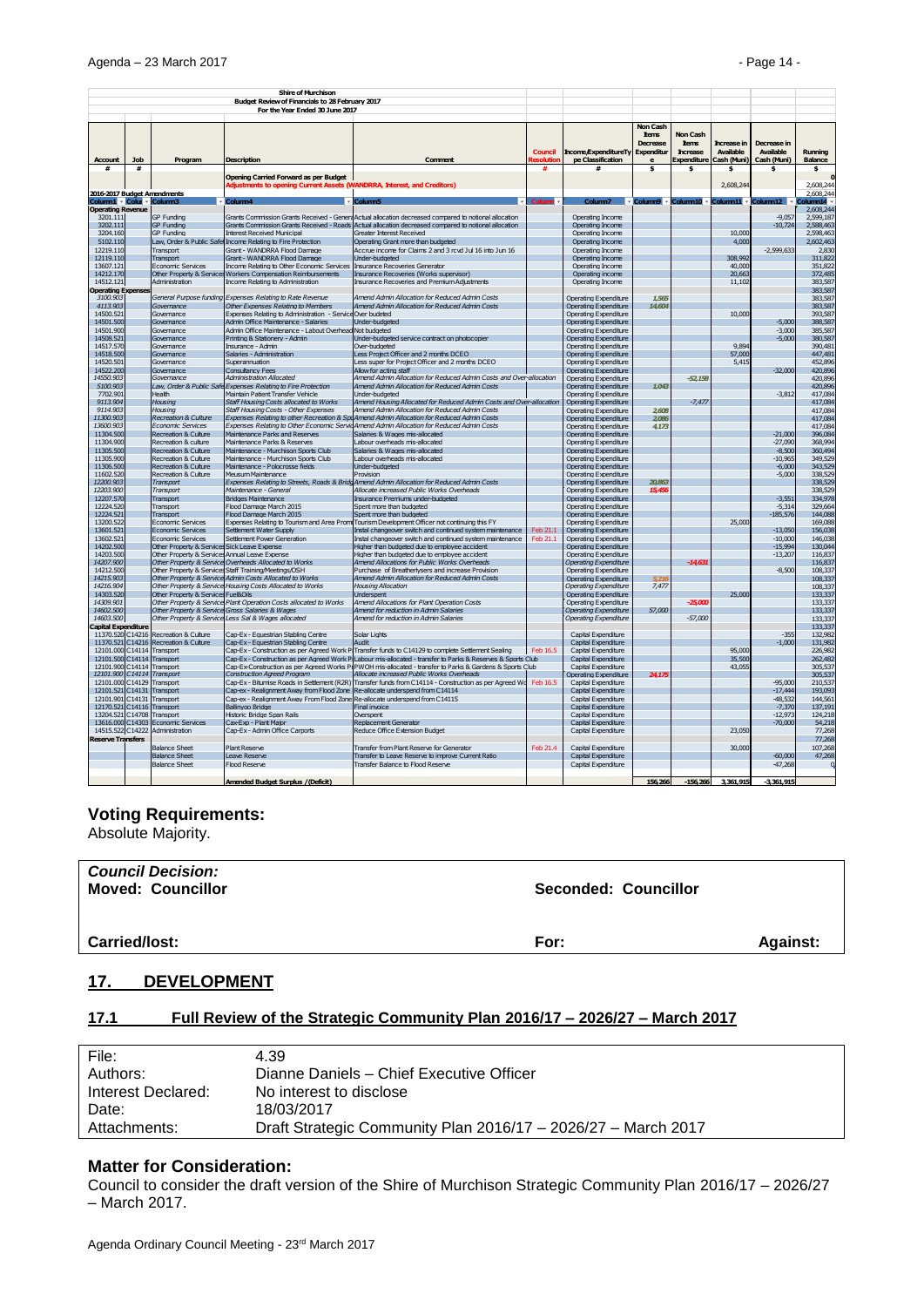## **Background:**

In 2010, the Integrated Planning and Reporting (IPR) Framework and Guidelines were introduced in Western Australia (WA) as part of the State Government's Local Government Reform Program. All local governments were required to have their first suite of IPR documents in place by 1 July 2013.

Integrated planning and reporting gives local governments a framework for establishing local priorities and to link this information to operational functions. Three major parties are involved in the development of an integrated plan: the local government administration, the Council and the community. Each party has a unique role and responsibilities for effective and sustainable integrated planning and reporting, with the Local Government (Administration) Regulations 1996 requiring each local government to adopt a Strategic Community Plan and a Corporate Business Plan.

A successful integrated planning and reporting process will deliver the following outcomes:

- a Strategic Community Plan that clearly links the community's aspirations with the Council's vision and long term strategy
- a Corporate Business Plan that integrates resourcing plans and specific council plans with the Strategic Community Plan, and
- a clearly stated vision for the future viability of the local government area.

The Shire's first Strategic Community Plan under the new Integrated Planning Legislation was adopted by an absolute majority of Council in May 2013, with a desktop review being undertaken and adopted by Council in June 2015. According to legislation, the Strategic Community Plan needs to be reviewed regularly to ensure that it is relevant to the Community. At minimum, a desktop review is required every two years and a full review every four and so we are now due for a full review.

## **Comment:**

In October 2016, RSM were contracted to assist the Shire of Murchison with this full review of the Strategic Community Plan, after a competitive Request for Quote was publicised. Travis Bate, Principal of RSM, joined the October council meeting by teleconference and discussed his plans for progressing the review. A proposed community survey was reviewed and changes made to the wording to enable easier understanding by the broader community and the survey was distributed in late October. A community workshop was held on the 25<sup>th</sup> November where the original plan and desktop review were recapped and the results of the survey were summarised. The four areas of economic, social, environmental, and civic leadership were explored.

Unfortunately, we ran out of time during the workshop to rank the priorities that came out of the discussion and performance criteria were not explored. A survey was sent to participants in the week following the workshop asking them to rank the priorities. It was quite slow going getting the surveys back and so our aim of presenting a draft plan to the December meeting was not met.

Mr Bate progressed the plan with the second round of surveys received and worked with Council at the February 2017 meeting to ensure that only those priorities that are feasible are included in the plan and to rank them in order of importance.

A draft Strategic Community Plan 2016/17 – 2026/27 – March 2017 is attached for Council's consideration.

The revised plan will give Council sound guidance in its decision making for the next four years.

## **Statutory Environment:**

Local Government Act 1995

5.56. Planning for the future (1) A local government is to plan for the future of the district.

(2) A local government is to ensure that plans made under subsection (1) are in accordance with any

regulations made about planning for the future of the district.

Local Government (Administration) Regulations 1996 Part 5 Division 3 19(c) 19C. Strategic community plans, requirements for (Act s. 5.56)

(1) A local government is to ensure that a strategic community plan is made for its district in accordance with this regulation in respect of each financial year after the financial year ending 30 June 2013.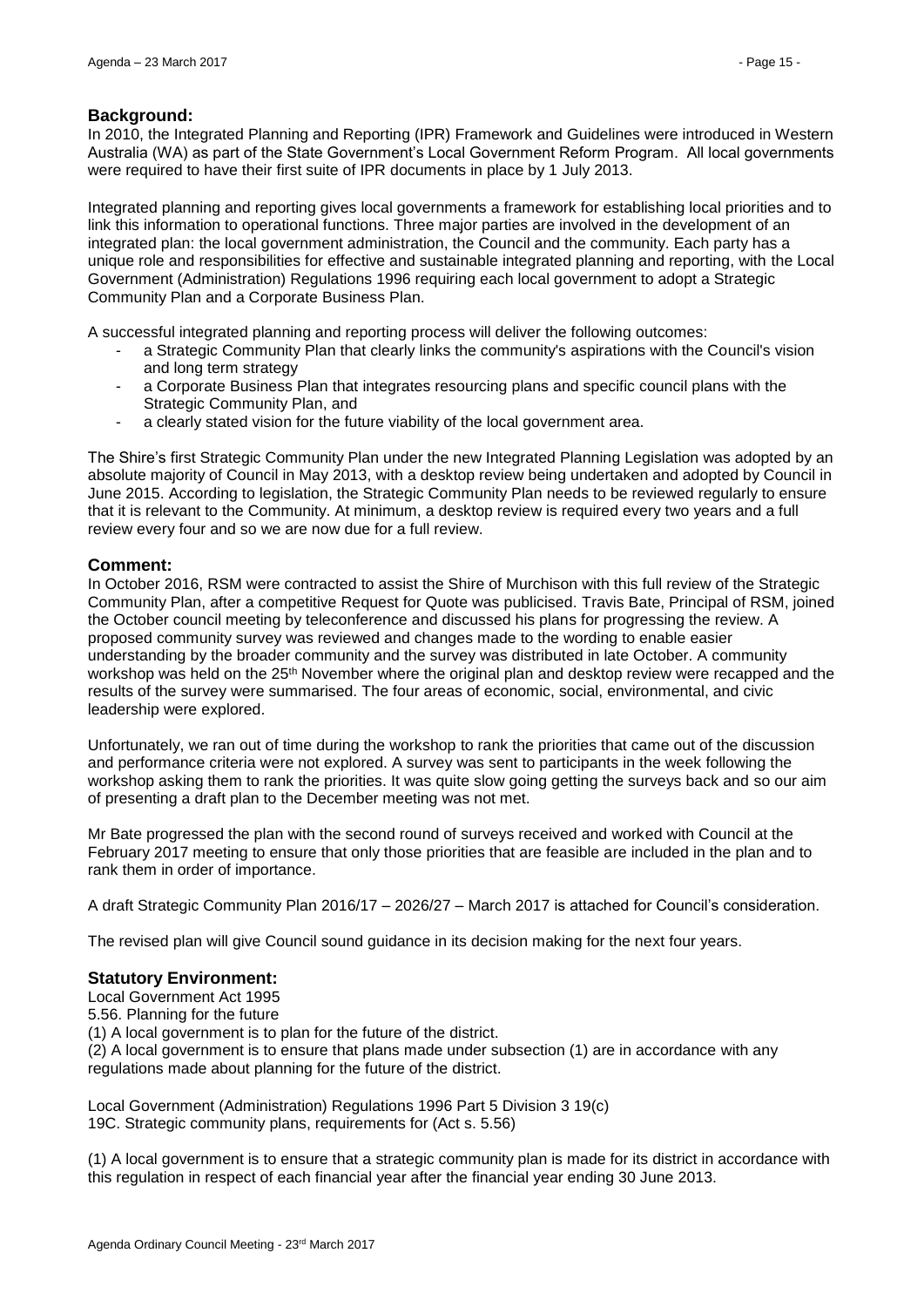(2) A strategic community plan for a district is to cover the period specified in the plan, which is to be at least 10 financial years.

(3) A strategic community plan for a district is to set out the vision, aspirations and objectives of the community in the district.

(4) A local government is to review the current strategic community plan for its district at least once every 4 years.

(5) In making or reviewing a strategic community plan, a local government is to have regard to —

(a) the capacity of its current resources and the anticipated capacity of its future resources; and Local Government (Administration) Regulations 1996

(b) strategic performance indicators and the ways of measuring its strategic performance by the application of those indicators; and

(c) demographic trends.

(6) Subject to subregulation (9), a local government may modify its strategic community plan, including extending the period the plan is made in respect of.

(7) A council is to consider a strategic community plan, or modifications of such a plan, submitted to it and is to determine\* whether or not to adopt the plan or the modifications.

\*Absolute majority required.

(8) If a strategic community plan is, or modifications of a strategic community plan are, adopted by the council, the plan or modified plan applies to the district for the period specified in the plan.

(9) A local government is to ensure that the electors and ratepayers of its district are consulted during the development of a strategic community plan and when preparing modifications of a strategic community plan. (10) A strategic community plan for a district is to contain a description of the involvement of the electors and ratepayers of the district in the development of the plan or the preparation of modifications of the plan.

## **Strategic Implications:**

Review of the Plan against Key Performance Indicators' is vital to ensure that Community aspirations are being met.

## **Sustainability Implications**

**Environmental**

This is one of the four main themes of the Strategic Community Plan – to improve the sustainability of land use and improve the condition of the environment. Reviewing the plan ensures that the Community is kept informed on the progress of environmental strategies detailed in the plan.

**Economic**

This is one of the four main themes of the Strategic Community Plan – to develop the region's economic potential to encourage families and businesses to stay in the area. Reviewing the plan ensures that the Community is kept informed on the progress of economic strategies detailed in the plan.

**Social**

This is one of the four main themes of the Strategic Community Plan – to develop, coordinate, provide and support services and facilities which enhance the quality of community life in the Shire. Reviewing the plan ensures that the Community is kept informed on the progress of social strategies detailed in the plan.

## **Policy Implications:**

Nil

## **Financial Implications:**

The Strategic Community Plan sets the direction for the Long Term Financial Plan and the Corporate Business Plan which inform the Budget.

## **Consultation:**

RSM – Travis Bate **Community** 

## **Recommendation:**

That Council review the Draft Strategic Community Plan and adopt as presented.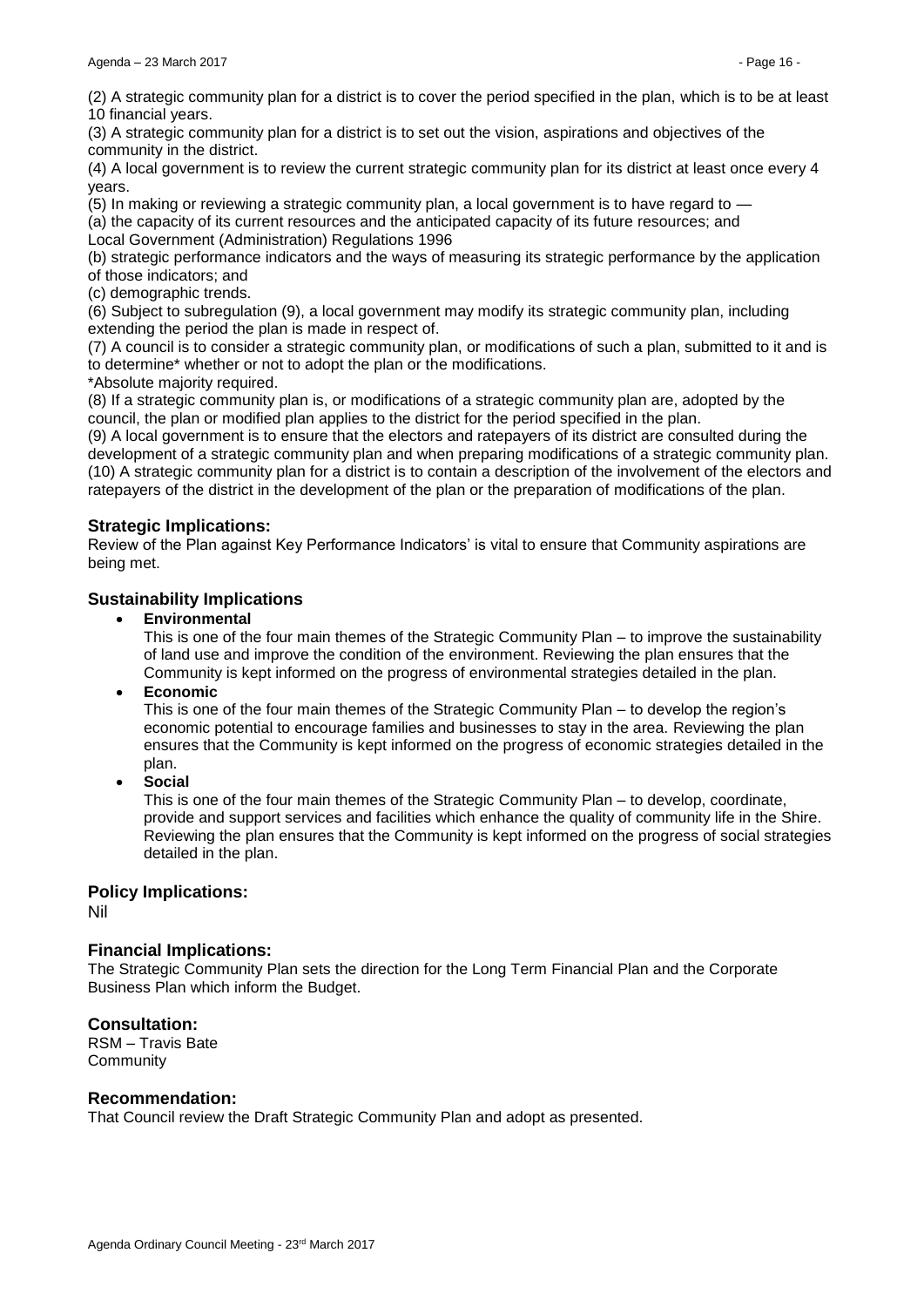Absolute Majority

| <b>Council Decision:</b><br><b>Moved: Councillor</b> | Seconded: Councillor |                 |
|------------------------------------------------------|----------------------|-----------------|
| Carried/lost:                                        | For:                 | <b>Against:</b> |

## <span id="page-16-0"></span>**18. ADMINISTRATION**

## <span id="page-16-1"></span>**18.1 Compliance Audit Return 2016**

| File:              |                                         |
|--------------------|-----------------------------------------|
| Author:            | Dianne Daniels, Chief Executive Officer |
| Interest Declared: | Nil.                                    |
| Date:              | 18 March 2017                           |
| Attachments:       | Compliance Audit Return 2016            |
|                    |                                         |

## **Matter for Consideration**:

Council to consider adopting the Compliance Audit Return 2016

## **Background:**

A Compliance Audit Return for the period 1 January to 31 December in each year is to be carried out and presented to the Audit Committee for review. The Audit Committee is to report to the Council the results of that review. The Compliance Audit Return is to be then adopted by Council and the certified copy is to be sent to the Director General of the Department of Local Government & Communities by 31 March of the following year.

## **Comment:**

The Audit Committee met earlier today to review the Compliance Audit Return 2016 and gives its recommendation below.

## **Statutory Environment:**

14. Compliance audits by local governments

(1) A local government is to carry out a compliance audit for the period 1 January to 31 December in each year.

(2) After carrying out a compliance audit the local government is to prepare a compliance audit return in a form approved by the Minister.

(3A) The local government's audit committee is to review the compliance audit return and is to report to the council the results of that review.

(3) After the audit committee has reported to the council under subregulation (3A), the compliance audit return is to be —

- (a) presented to the council at a meeting of the council
- (b) adopted by the council; and
- (c) recorded in the minutes of the meeting at which it is adopted.
- 15. Compliance audit return, certified copy of etc. to be given to Executive Director

(1) After the compliance audit return has been presented to the council in accordance with regulation 14(3) a certified copy of the return together with -

(a) a copy of the relevant section of the minutes referred to in regulation  $14(3)(c)$ ; and

(b) any additional information explaining or qualifying the compliance audit,

is to be submitted to the Executive Director by 31 March next following the period to which the return relates.

(2) In this regulation — certified in relation to a compliance audit return means signed by —

(a) the mayor or president; and

(b) the CEO.

## **Strategic Implications:**

N/A

## **Sustainability Implications**

- **Environmental**
	- There are no known significant environmental implications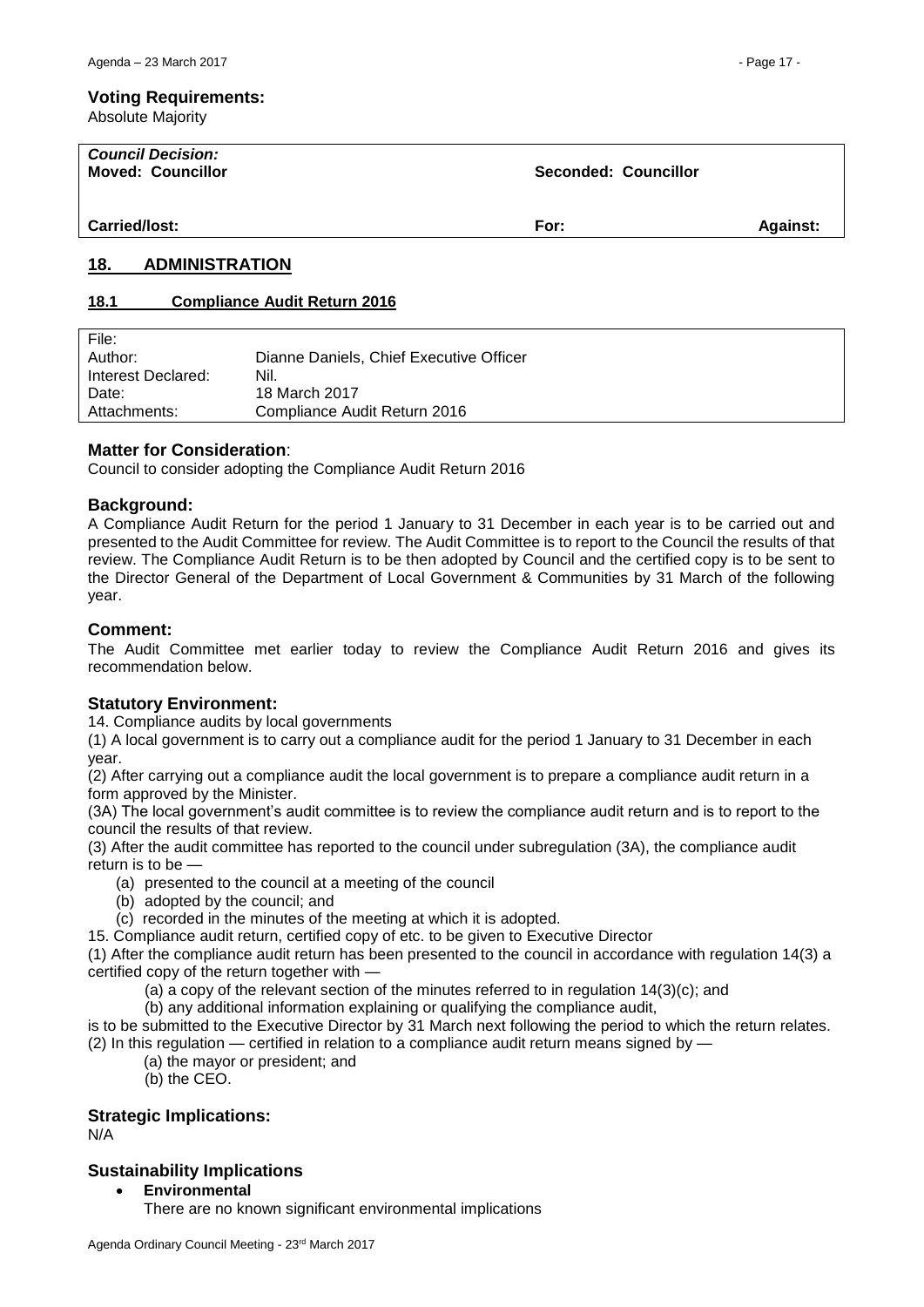- **Economic**
	- There are no known significant economic implications
- **Social** There are no known significant social considerations.

## **Policy Implications:**

N/A

**Financial Implications:** N/A

# **Consultation:**

Nil

## **Recommendation of the Audit Committee:**

*(TBA after the meeting of the Audit Committee)*

## **Voting Requirements:**

Simple Majority

| <b>Council Decision:</b><br><b>Moved: Councillor</b> | <b>Seconded: Councillor</b> |                 |
|------------------------------------------------------|-----------------------------|-----------------|
| <b>Carried/Lost:</b>                                 | For:                        | <b>Against:</b> |

# <span id="page-17-0"></span>**19. NOTICE OF MOTION**

## <span id="page-17-1"></span>**20. CEO ACTIVITY REPORT**

| <b>Date</b> | <b>Activity</b>                                                                                                                                                                                                                                                                                                                     |
|-------------|-------------------------------------------------------------------------------------------------------------------------------------------------------------------------------------------------------------------------------------------------------------------------------------------------------------------------------------|
| 14/02/2017  | WANDRRA event declared for January/February Flooding                                                                                                                                                                                                                                                                                |
| 16/02/2017  | Inspected Carnarvon Mullewa Road south of the bridge for flood damage with Works<br>Supervisor, after constant, flooding rain since Friday 10 <sup>th</sup> Feb.                                                                                                                                                                    |
| 17/02/2017  | Ordinary Meeting of Council delayed until Wednesday 22 <sup>nd</sup> Feb due to road access issues<br>after flooding rain                                                                                                                                                                                                           |
| 17/02/2017  | Regular Meeting with DCEO                                                                                                                                                                                                                                                                                                           |
| 18/02/2017  | Following the failure of #2 generator on 31 January, the hire generator failed. The<br>Settlement was without power (therefore water) for 28 hours. Coates hire sent out a<br>serviceman who arrived Saturday afternoon but couldn't find the fault and so another<br>generator was delivered and wired in on Sunday 19 Feb.        |
| 20/02/2017  | Progressed town generator repair/replace quote                                                                                                                                                                                                                                                                                      |
| 20/02/2017  | Regular Admin meeting                                                                                                                                                                                                                                                                                                               |
| 21/02/2017  | Regular meeting with Works Supervisor                                                                                                                                                                                                                                                                                               |
| 21/02/2017  | Close of Rolls for extra-ordinary election in Darlot Ward                                                                                                                                                                                                                                                                           |
| 22/02/2017  | <b>Ordinary Meeting of Council</b>                                                                                                                                                                                                                                                                                                  |
| 23/02/2017  | Phone conversation with Rebecca Redshaw from Main Roads regarding a visit to the<br>Murchison with the Project Director for the SKA route upgrade, Chris Raykos. Planning to<br>drive the route and meet with me at the Shire Office. Date to be confirmed. Commenced<br>planning for a meeting with Council and local contractors. |
| 23/02/2017  | Surveyor in Settlement to survey old and new refuse sites and cemetery.                                                                                                                                                                                                                                                             |
| 23/02/2017  | Regular meeting with DCEO                                                                                                                                                                                                                                                                                                           |
| 27/02/2017  | Nominations opened for extra-ordinary election in Darlot Ward                                                                                                                                                                                                                                                                       |
| 27/02/2017  | <b>Regular Admin Meeting</b>                                                                                                                                                                                                                                                                                                        |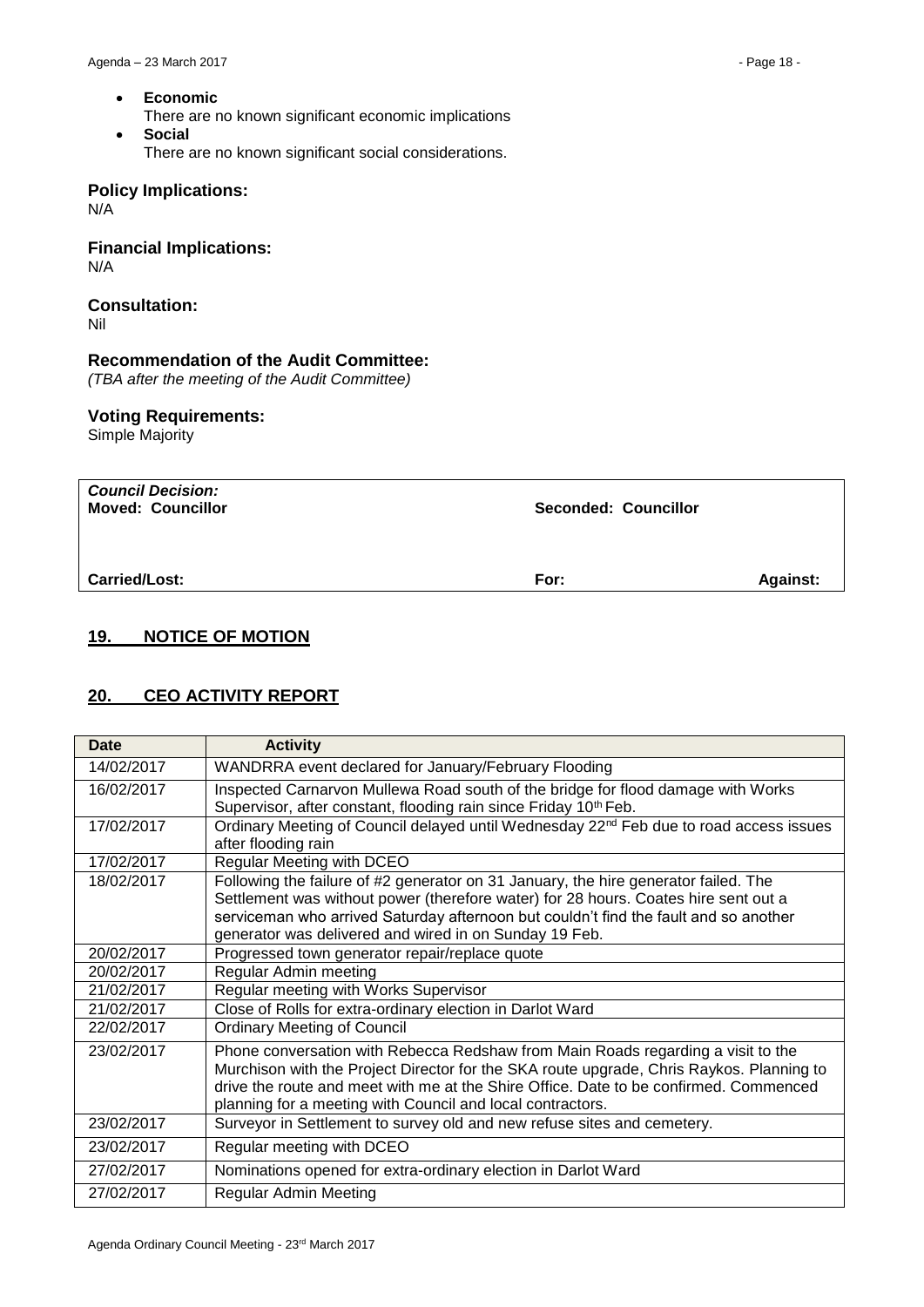| 27/02/2017 | Regular meeting with Works Supervisor                                                                                                                                                                                                                                                                                                                      |
|------------|------------------------------------------------------------------------------------------------------------------------------------------------------------------------------------------------------------------------------------------------------------------------------------------------------------------------------------------------------------|
| 27/02/2017 | Awarded RFQ for Flood Damage Audit Consultancy to Greenfields Technical Services.<br>Date for inspection set for 16 <sup>th</sup> and 17 <sup>th</sup> March.                                                                                                                                                                                              |
| 27/02/2017 | Plant Committee Meeting to assess quotes for new generator to replace failed generator<br>#2. It was decided to purchase a Cat 150KVA generator from PR Power.                                                                                                                                                                                             |
| 28/02/2017 | Generator ordered                                                                                                                                                                                                                                                                                                                                          |
| 1/03/2017  | Computer servers invaded by the CryptoLocker malware - a malicious cyber threat that<br>encrypts all files so that they are inaccessible. Good test of IT risk management as our IT<br>Consultants, 2VNetIT managed to restore our data from back-up.                                                                                                      |
| 6/03/2017  | Nominations closed for extra-ordinary election in Darlot Ward - two nominations received<br>- Greydon Mead and Quentin Fowler                                                                                                                                                                                                                              |
| 7/03/2017  | <b>Regular Admin Meeting</b>                                                                                                                                                                                                                                                                                                                               |
| 7/03/2017  | Meeting with DCEO - update on Moore Stephens Budgeting Workshop and the LG<br>Finance Professionals conference attended previous week.                                                                                                                                                                                                                     |
| 7/03/2017  | Regular meeting with Works Supervisor                                                                                                                                                                                                                                                                                                                      |
| 8/03/2017  | Meeting at the Shire Office with Main Roads representatives in relation to the SKA route<br>upgrade - Rebecca Redshaw, Chris Raykos, Henty Hall, Bob Fawcett. Discussed the<br>status of the project and emphasised the importance of starting work on a road agreement<br>with Council. Continued planning for meeting with Council and local contractors |
| 8/03/2017  | Attended WALGA Gift Webinar                                                                                                                                                                                                                                                                                                                                |
| 9/03/2017  | Finalised SKA route upgrade Local Contractors meeting date with Rebecca Redshaw and<br>sent invitation to local contractors to attend a meeting with Main Roads at the Murchison<br>Sports Club on Wednesday 22 March 2017                                                                                                                                 |
| 13/03/2017 | Toolbox Meeting with Works crew                                                                                                                                                                                                                                                                                                                            |
| 13/03/2017 | Early/Postal voting for extra-ordinary election in Darlot Ward commenced                                                                                                                                                                                                                                                                                   |
| 13/03/2017 | <b>Regular Admin Meeting</b>                                                                                                                                                                                                                                                                                                                               |
| 13/03/2017 | <b>LEMC</b> teleconference                                                                                                                                                                                                                                                                                                                                 |
| 13/03/2017 | Meeting with Dave Wood LGIS and DCEO to review 2017/18 insurance requirements                                                                                                                                                                                                                                                                              |
| 13/03/2017 | Regular meeting with Works Supervisor                                                                                                                                                                                                                                                                                                                      |
| 14/03/2017 | New Cat 150KVA generator arrived. Electricians on site to wire it up.                                                                                                                                                                                                                                                                                      |
| 14/03/2017 | Regional Road Group Murchison Sub-Group teleconference                                                                                                                                                                                                                                                                                                     |
| 14/03/2017 | Budget Review meeting with DCEO                                                                                                                                                                                                                                                                                                                            |
| 15/03/2017 | Inspection of the Beringarra Cue Road - bitumen section - with President Halleen, Cr<br>Whitmarsh and Works Supervisor. Met the Cue Works Supervisor in Cue and had an<br>inspection of the work they have done on their sealed section of the BC Road.                                                                                                    |

## **Recommendation:**

That the CEO's Activity Report be accepted.

## **Voting Requirements:**

Simple Majority

| <b>Council Decision:</b><br><b>Moved: Councillor</b> | <b>Seconded: Councillor</b> |                 |
|------------------------------------------------------|-----------------------------|-----------------|
| <b>Carried/Lost</b>                                  | For:                        | <b>Against:</b> |

# <span id="page-18-0"></span>**21. URGENT BUSINESS**

## <span id="page-18-1"></span>**22. ITEMS TO BE DISCUSSED BEHIND CLOSED DOORS**

#### **Motion to close the meeting to the Public**